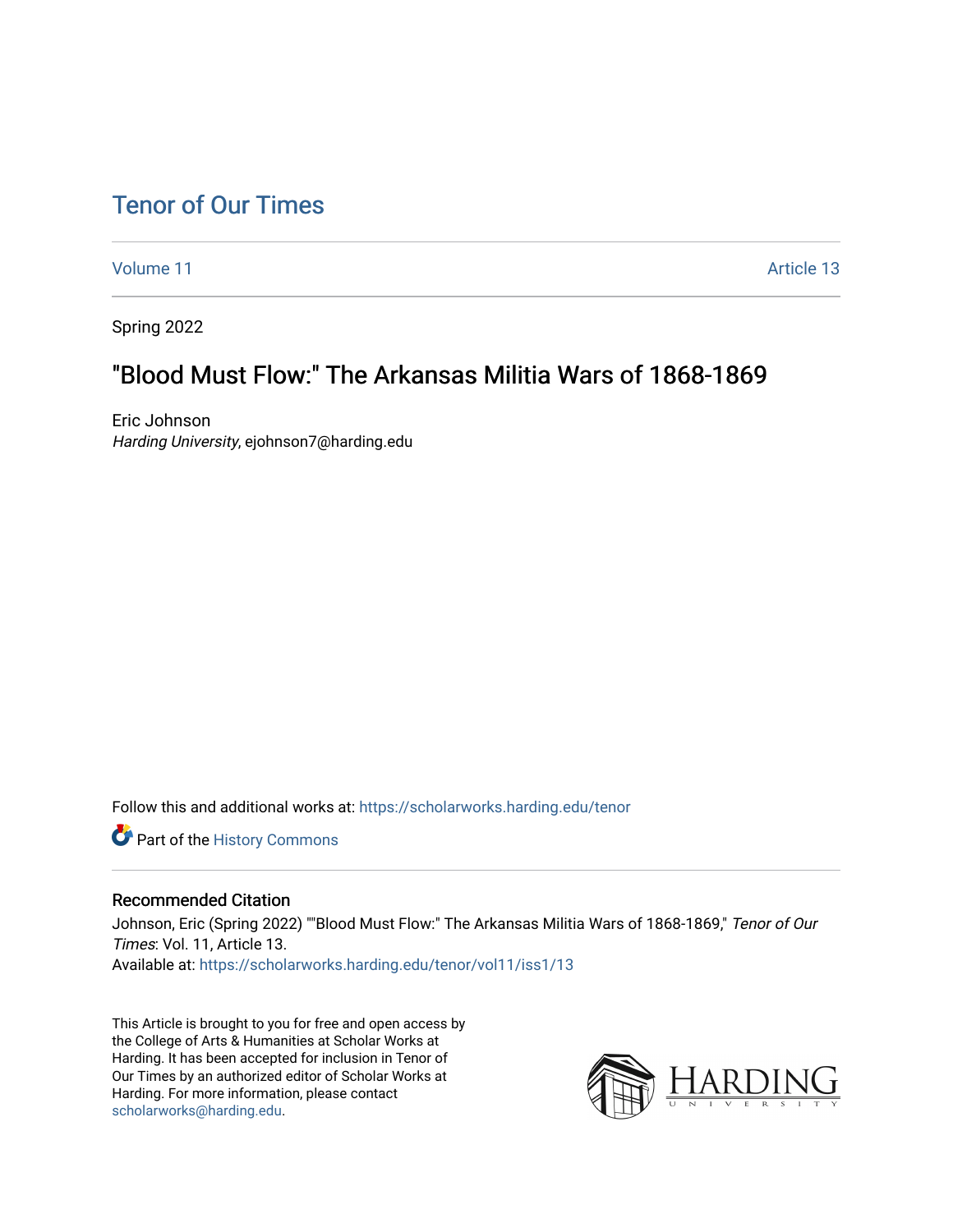**"Blood Must Flow":**

**The Arkansas Militia Wars of 1868-1869**

HIST 3867: Emergence of Modern U.S.

December 1, 2021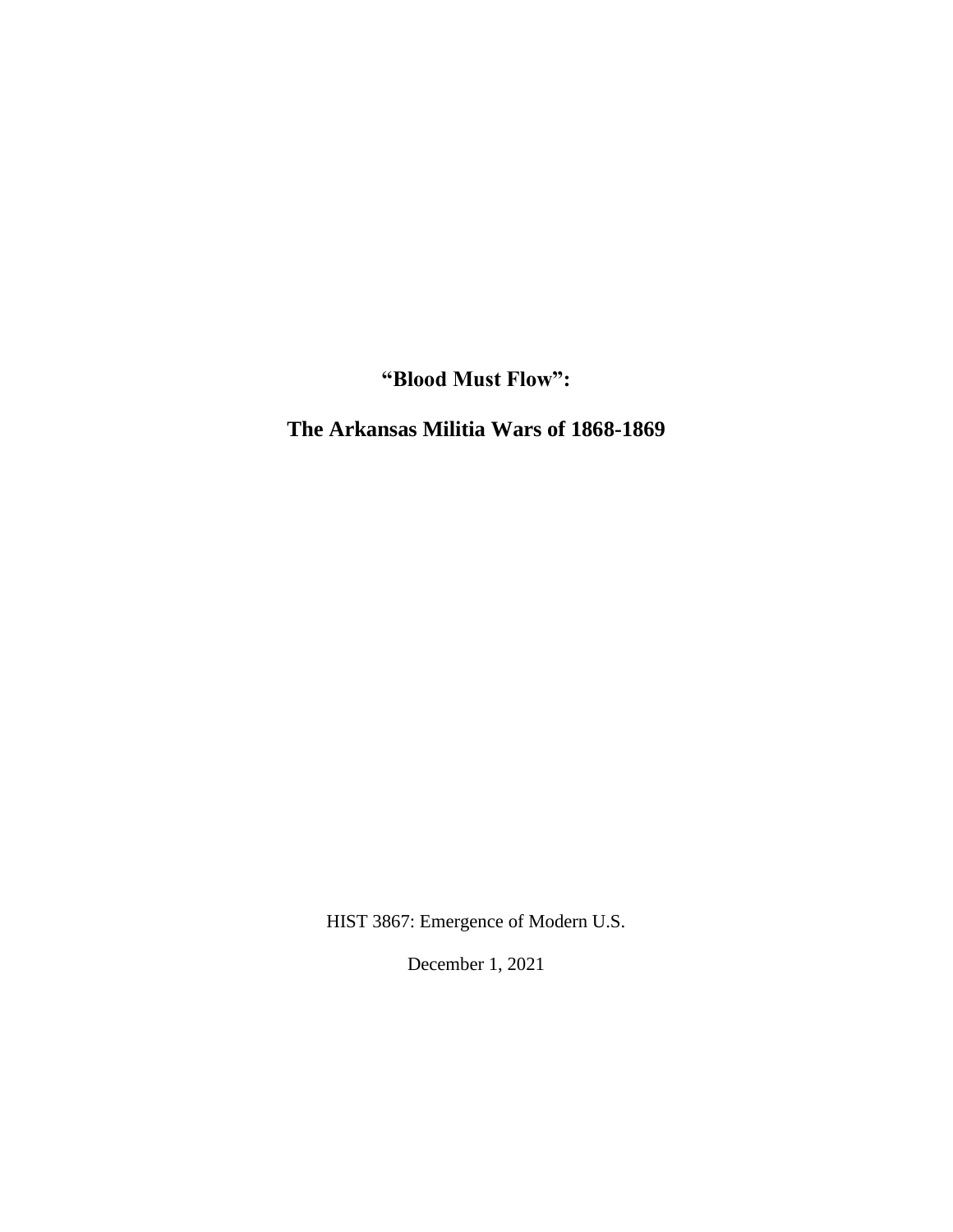#### **Section A: Introduction and Historiography**

### *Introduction*

On a Searcy summer night in 1868, Confederate veteran Albert H. Parker went out to get a bucket of water from a local spring. Parker had not been living in Searcy for long and was still relatively new in town. Those who knew him had been told that Parker was there to buy horses and cattle. This, however, was a lie, and the men who met Parker at the well that night had just learned the truth.

When Parker arrived at the water spring, five men drew their pistols and informed Parker that he was under arrest. Parker soon discovered, however, that these men were not in fact officers of the law and had no intention of delivering him to the local authorities. He likely realized this as soon as he was gagged and dragged to another well located on an abandoned farm almost a mile away. Parker would learn in whose custody he was really in when the men assumed their infamous Ku Klux disguises.

The Ku Klux Klan's interest in Parker originated with a local inquiry into Parker's mysterious behavior. After residing in Searcy for some time without purchasing any cattle, Searcy residents grew suspicious. The Klan began to investigate Parker—watching his movements, asking around, and even screening his outgoing mail. This was no difficult task, as the local postmaster himself was a Klan member. In reading Parker's mail, the Klan found the answer to their questions about Parker. For these emboldened vigilantes, it was no longer time for investigation, but time for action.

For what the Klan found was that Parker was in fact no cattle rancher, but a spy sent by Governor Powell Clayton with the task of infiltrating the Searcy Ku Klux Klan den. Parker had succeeded in compiling a list of names of the members of the local den and was preparing to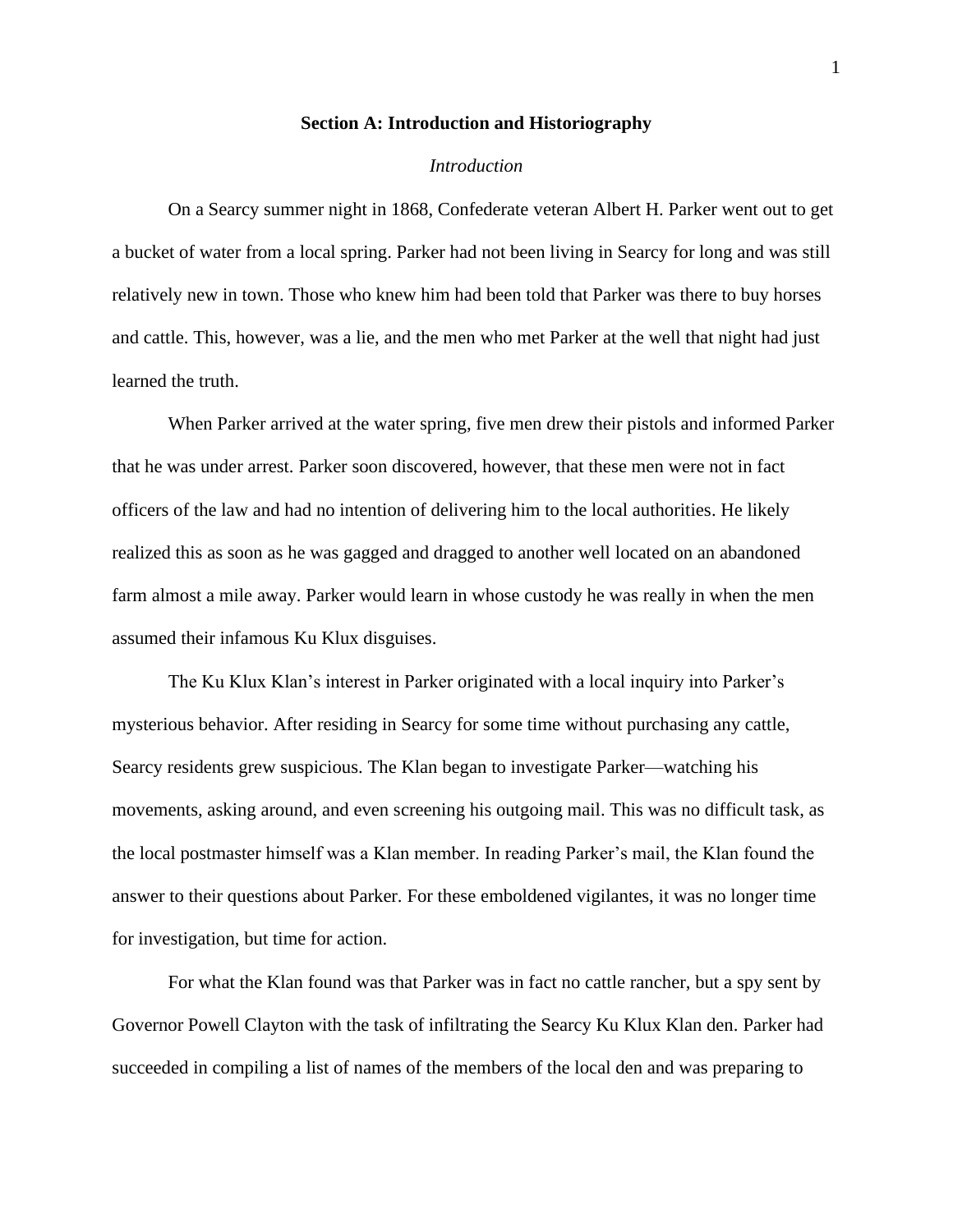return to Little Rock shortly and report his findings to Clayton. Not only would Parker never make it back to Little Rock, he would never make it off of that abandoned farm. His body was found almost two years later at the bottom of the well.<sup>1</sup>

#### \*\*\*

The story of Albert H. Parker is not without a home in the historical narrative of Arkansas history. Reconstruction in Arkansas, as was the case throughout the American South, was marked with widespread political and racial violence. A particularly turbulent chapter of this era is known as the Arkansas Militia Wars of 1868-1869. The Militia Wars consisted of two major phases. The first was the uprising of terroristic violence aimed at Arkansas Unionists and freedmen in the months before the 1868 presidential election. Parker's murder fits neatly into the narrative of this first phase. The second phase began the day after the November 3 election, when Governor Powell Clayton declared martial law in ten counties and deployed the state militia to establish order and ensure that the county governments reasserted control over the population.<sup>2</sup> The militia campaigns succeeding in quelling the domestic disturbances in the following months and martial law was lifted from the final county in March of 1869, thereby ending the Militia Wars.<sup>3</sup> The actions and conduct of the militia, however, during their respective campaigns were highly controversial and criticized by many Arkansians.

The events of this period are marked by their tragedy, controversy, and predictability. All in all, the domestic terrorism that was plaguing Arkansas society during this period made it

<sup>&</sup>lt;sup>1</sup> Stanley F. Horton, *Invisible Empire: The Story of the Ku Klux Klan, 1866-1871* (Montclair, NJ: Patterson Smith, 1969), 253-257; Thomas A. DeBlack, *With Fire and Sword: Arkansas, 1861-1874* (Fayetteville: University of Arkansas Press, 2003), 189.

<sup>&</sup>lt;sup>2</sup> Allen W. Trelease, *White Terror: The Ku Klux Klan Conspiracy and Southern Reconstruction (Westport, CT:* Greenwood Press, 1979), 159.

<sup>3</sup> DeBlack, *With Fire and Sword*, 199.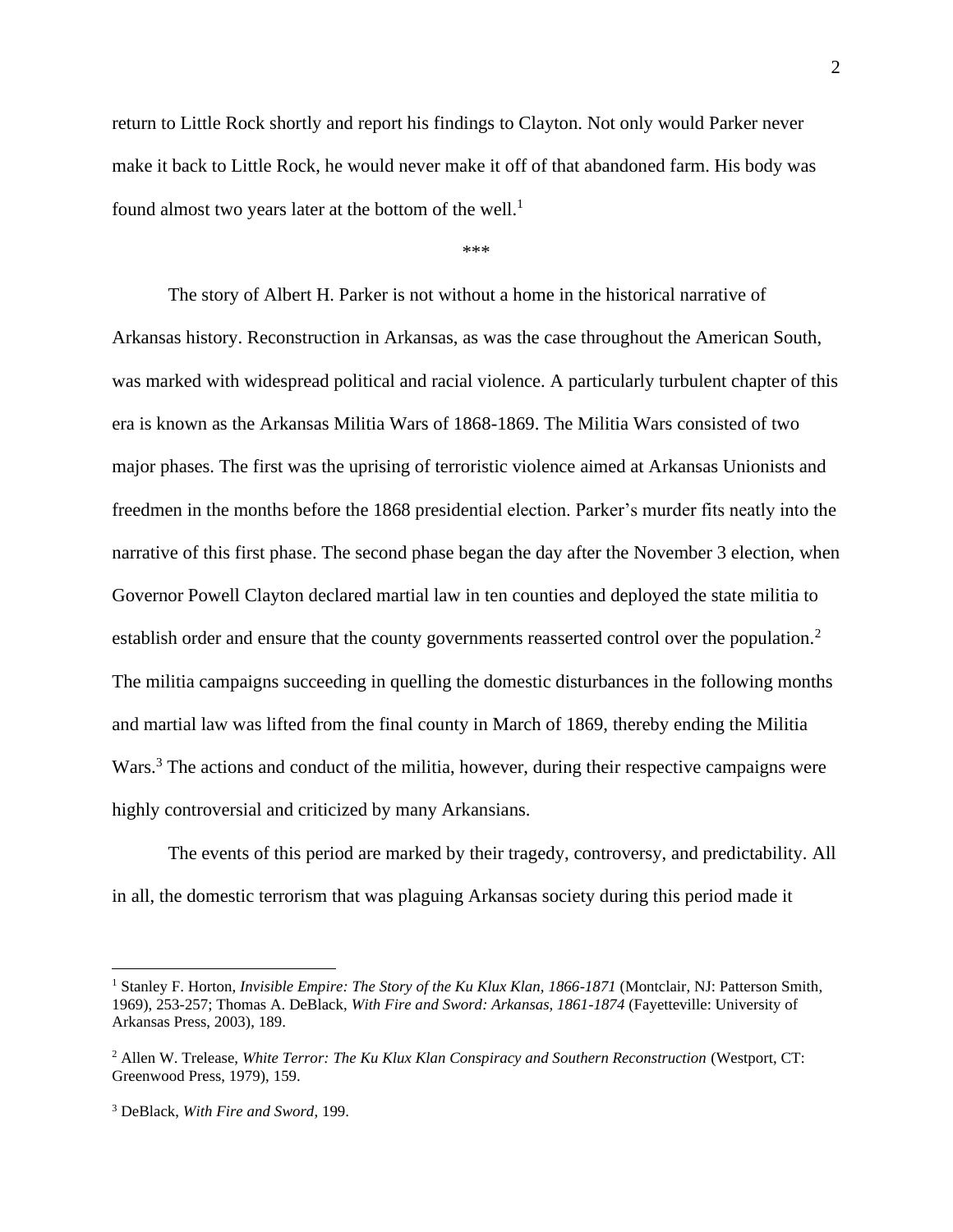necessary for Clayton to declare martial law and deploy the militia. While the Arkansas Militia Wars are notable for being perhaps the most successful attempt by a state government during Reconstruction to counter the actions of the Ku Klux Klan, it did little to substantially change Arkansas' Reconstruction trajectory. Not only would domestic terrorism and civil instability return and continue to disrupt Arkansas throughout Reconstruction, but the militia campaign heavily damaged the reputation of the Republican party in Arkansas. In a way, the Militia Wars really contributed more to the eventual redemption of Arkansas politics than it did to prevent it, by severely damaging the already fragile reputation of the Republican party in Arkansas.

In the end, Southern resistance to Reconstruction proved stronger than Washington D.C.'s willingness to force the South to reconstruct. This larger truth can be seen clearly in the Militia Wars. Arkansas, like the rest of the former-Confederacy, demonstrated the tenacity and persistence necessary to repel Reconstruction efforts long enough for priorities in Washington to shift to new goals. Thus, the Militia Wars ultimately just delayed the inevitable and failed to deliver a lasting domestic peace or protection for African Americans in the state.

#### *Historiography*

The three preeminent works on the Arkansas Militia Wars are *The Aftermath of the Civil War, in Arkansas* by Powell Clayton, *White Terror: The Ku Klux Klan Conspiracy and the Southern Reconstruction* by Allen W. Trelease, and *With Fire and Sword: Arkansas, 1861-1874*  by Thomas A. DeBlack.<sup>4</sup> These works provide the most comprehensive accounts of the events surrounding and relating to the Militia Wars and are the most frequently cited sources in peripheral studies.

<sup>4</sup> Powell Clayton, *The Aftermath of the Civil War, in Arkansas* (New York: Negro Universities Press, 1969); Trelease, *White Terror*; DeBlack, *With Fire and Sword*.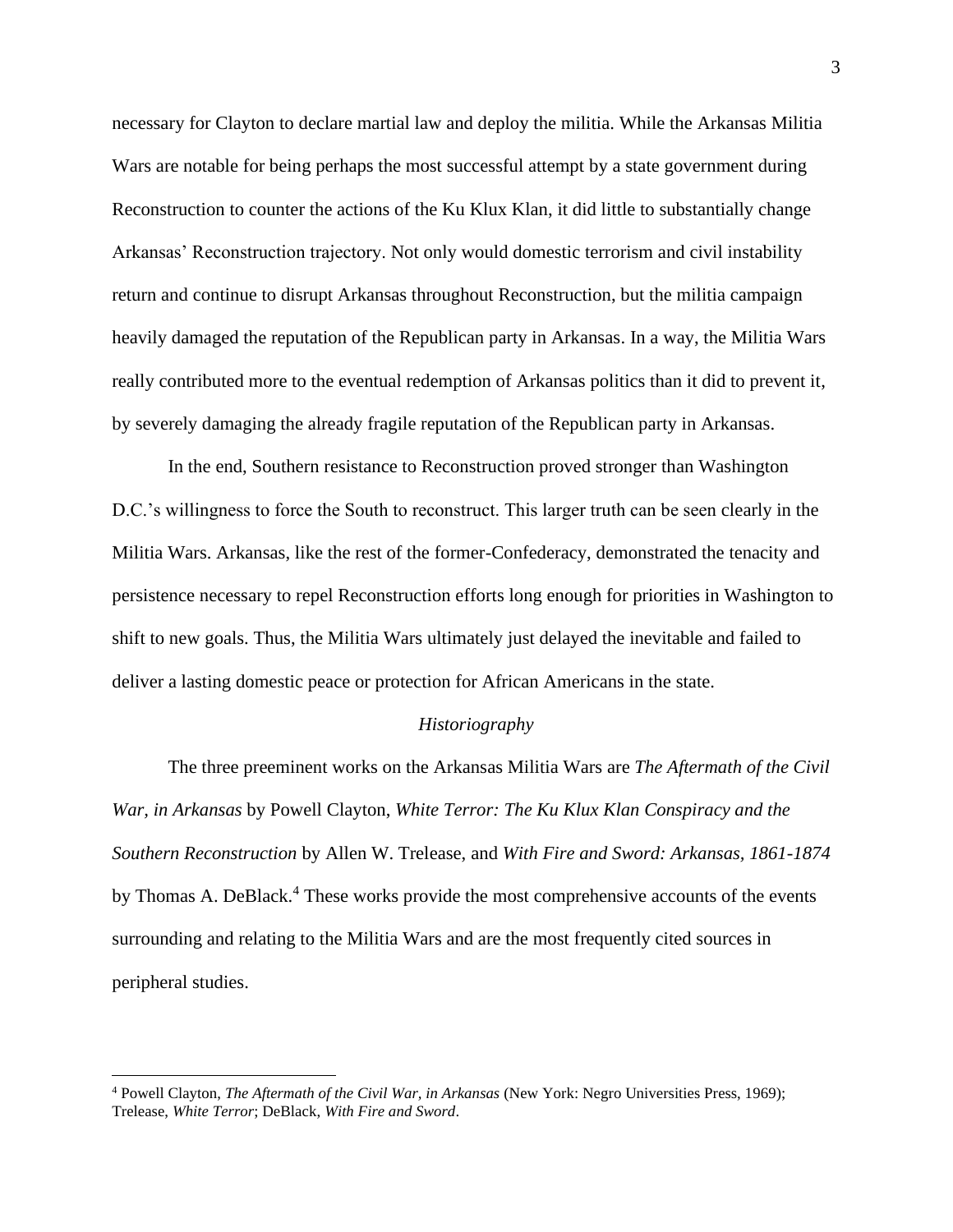*The Aftermath of the Civil War* is by far the leading work on the topic, as it is the autobiography of the central character of the Militia Wars story: Governor Powell Clayton. Clayton published this autobiography in 1915 and it provides a detailed account of his executive actions during the years of the Militia Wars. Additionally, Clayton constantly cites other primary documents throughout the book, such as newspapers, legal documents, and the Arkansas House Journal. Altogether, these components make *The Aftermath of the Civil War* the leading source for information on the Arkansas Militia Wars. As one might expect, Clayton defends his actions and therefore takes a pro-Republican view and accuses Arkansas Democrats of being the aggressors and ones responsible for the bloodshed of this time period.

*White Terror* was published in 1971 and is the leading study on the creation and actions of the Ku Klux Klan during Reconstruction. The chapter entitled "The Arkansas Militia vs. the Ku Klux Klan" provides the single most in-depth account of the Arkansas Militia Wars of 1868- 1869, and practically all studies written since rely on and cite this paramount study. *With Fire and Sword* was published in 2003, and its chapter entitled "'Good Healthy Square, Honest Killing': The Militia War, 1868-69" provides one of the most complete scholarly retellings of the Militia Wars, second only to *White Terror*. Both of these works share a similar historical interpretation of the Militia Wars which departs from the Dunning school of thought and instead gives Clayton qualified praise for his actions.

In addition to these three main sources, *Invisible Empire: The Story of the Ku Klux Klan 1866-1871* by Stanley F. Horn and *A Confused and Confusing Affair: Arkansas and*  Reconstruction provide the next best overall narratives of the Militia Wars.<sup>5</sup> Invisible Empire, published in 1969, is comparable to *White Terror*, though not as comprehensive or detailed.

<sup>5</sup> Horn, *Invisible Empire*; Mark K. Christ, ed., *A Confused and Confusing Affair: Arkansas and Reconstruction* (Little Rock: Butler Books Center, 2018).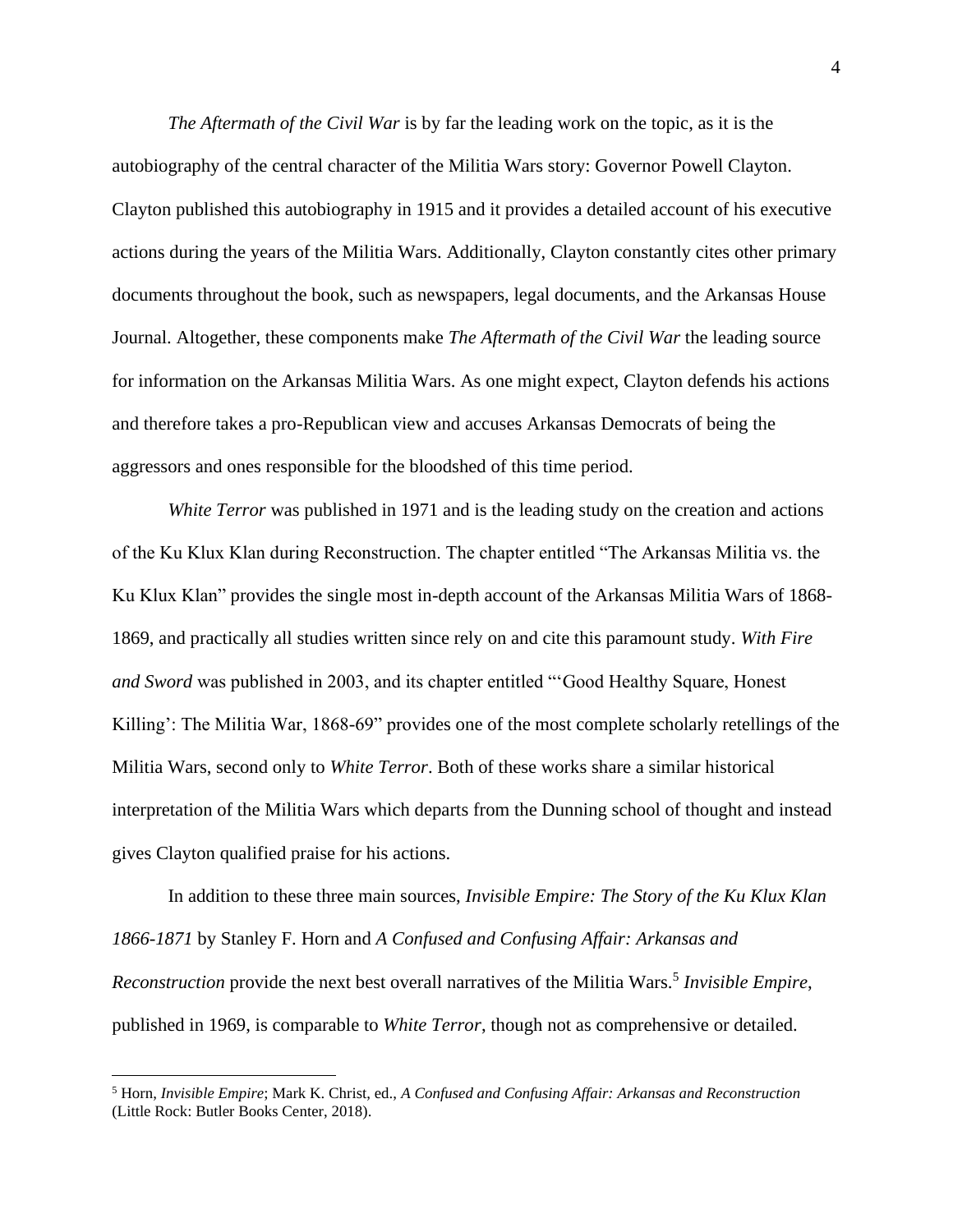However, it does provide a few new insights and stories that *White Terror* does not cover as extensively. In the 2018 book *A Confused and Confusing Affair*, the chapter "'It Ain't Over Till It's Over': Political Violence in Reconstruction Arkansas, 1865-1892," written by Kenneth C. Barnes, gives another one of the best available narratives of the Militia Wars. This chapter functions as a recent scholarly summary of preexisting works on the matter, and therefore is helpful in giving a thorough overview of the history but provides little to no new findings.

Otis A. Singletary has produced several prominent works that are deeply insightful on the Arkansas Militia Wars, including his 1957 book *Negro Militia and Reconstruction* and 1956 article "Militia Disturbances in Arkansas During Reconstruction."<sup>6</sup> *Negro Militia* is among the top resources for the Southern militia movement in the Reconstruction South, and therefore has a relatively wide scope that does not focus specifically on the Arkansas Militia Wars of 1868-1869 in great detail. However, it does much to place these events in their broader context and illuminates general trends that are very helpful for properly understanding the Arkansas Militia War. Additionally, *Negro Militia*, as well as the "Militia Disturbances" article, are notable for their focus on the legal issues facing Clayton's organization and deployment of the state militia. Such considerations are not addressed as thoroughly in other major sources.

Major works on Arkansas Reconstruction that include helpful sections on the Militia Wars include *The Impact of the Civil War and Reconstruction on Arkansas: Persistence in the Midst of Ruin* by Carl H. Moneyhon and *Reconstruction in Arkansas, 1862-1874* by Thomas S. Staples.<sup>7</sup> *The Impact of the Civil War and Reconstruction*, published in 2002, includes an

<sup>6</sup> Otis A. Singletary, *Negro Militia and Reconstruction* (Austin: University of Texas Press, 1957); Otis A. Singletary, "Militia Disturbances in Arkansas During Reconstruction," *The Arkansas Historical Quarterly* 15, no. 2 (1956).

<sup>7</sup> Carl H. Moneyhon, *The Impact of the Civil War and Reconstruction on Arkansas: Persistence in the Midst of Ruin* (Fayetteville: University of Arkansas Press, 2002); Thomas S. Staples, *Reconstruction in Arkansas, 1862-1874*  (Columbia University, 2012).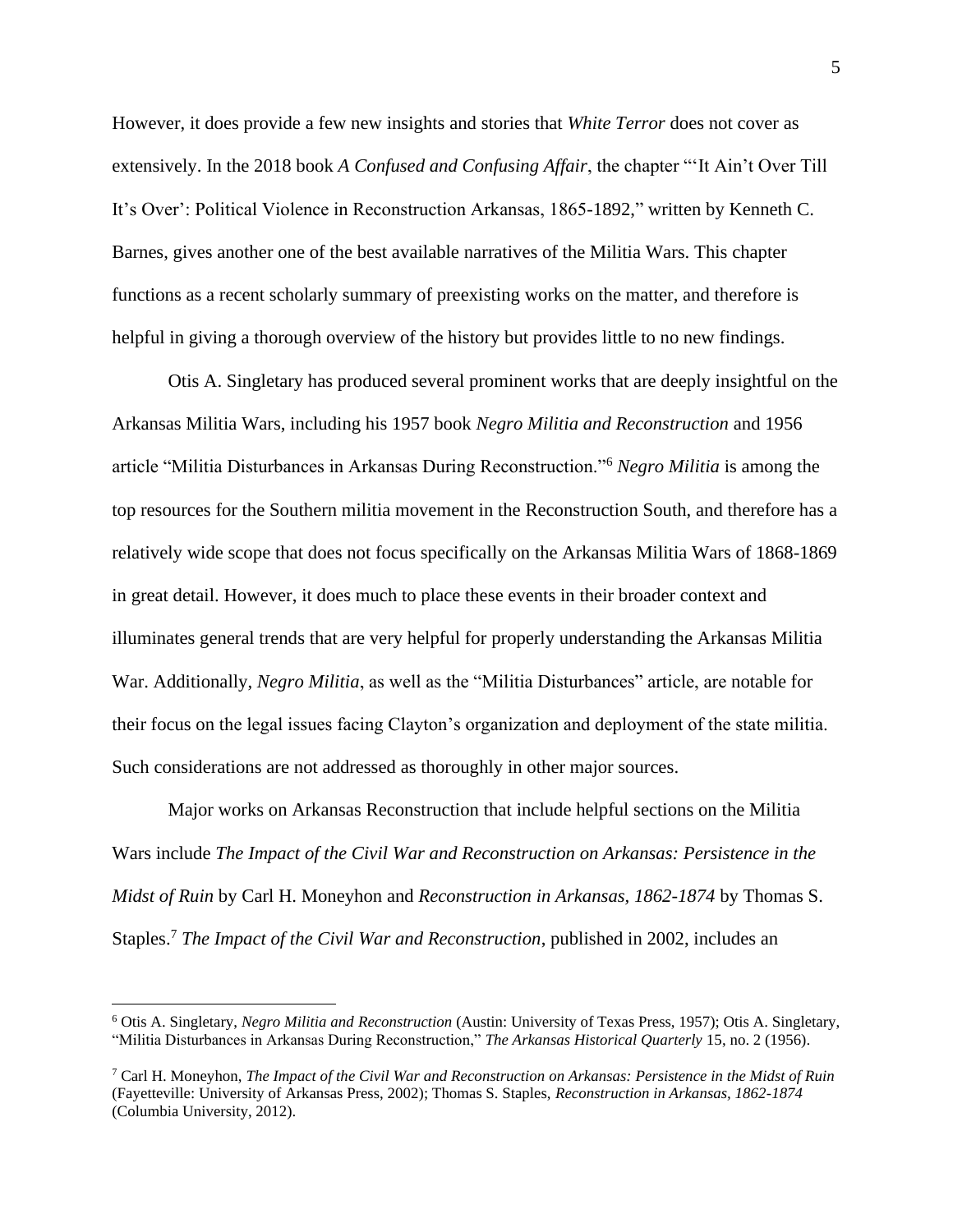emphasis on the evolution of the Arkansas economy during this period, and how these economic factors influenced sociopolitical behaviors. This book gives little attention to the Militia Wars but nonetheless is a major work on Arkansas Reconstruction and is commonly cited in other sources. Published in 1923, *Reconstruction in Arkansas* presents, in the words of DeBlack, "the standard Dunning school interpretation."<sup>8</sup> As one of the earliest secondary sources published on Arkansas Reconstruction, it represents the dominant historical interpretation of the times.

Scholarly articles of precise focus provide beneficial local detail. Relevant and notable studies include "Reconstruction in the Ozarks: Simpson Mason, William Monks, and the War that Refused to End" by Brooks Blevins, "The Killing of Congressman James Hinds" by William B. Darrow, and "D. P. Upham, Woodruff County Carpetbagger" by Charles J. Rector.<sup>9</sup> These were all published in the *Arkansas Historical Quarterly*.

This paper will draw upon all of these sources and synthesize their research into a single unified, cohesive narrative on the Militia Wars.

<sup>8</sup> DeBlack, *With Fire and* Sword, 243.

<sup>9</sup> Brooks Blevins, "Reconstruction in the Ozarks: Simpson Mason, William Monks, and the War that Refused to End," *The Arkansas Historical Quarterly* 77, no.3 (2018); William B. Darrow, "The Killing of Congressman James Hinds," *The Arkansas Historical Quarterly* 74, no.1 (2015); Charles J. Rector, "D. P. Upham, Woodruff County Carpetbagger," *The Arkansas Historical Quarterly* 79, no.1 (2000).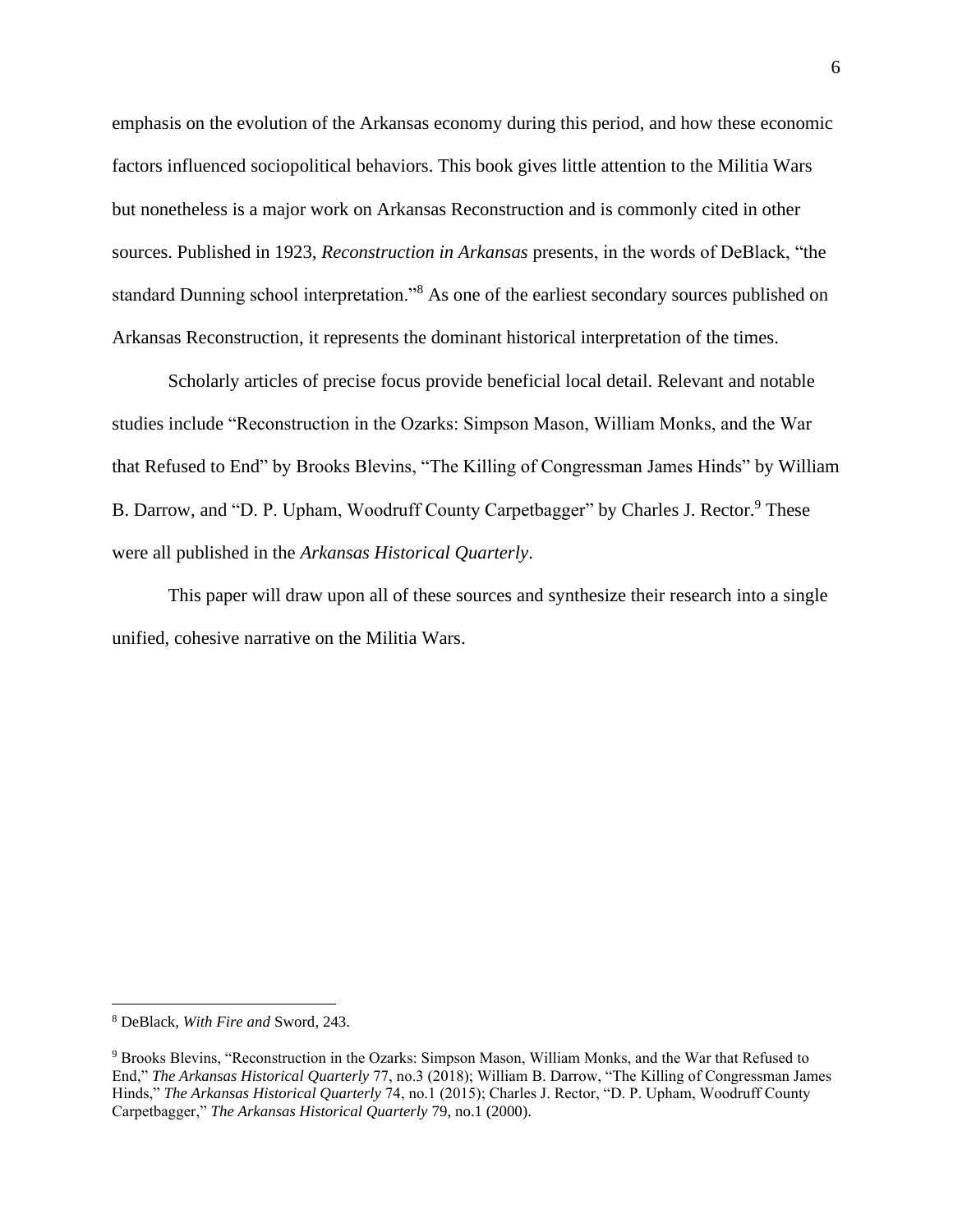## **Section B: Chronological Narrative**

## *The Beginnings of Arkansas Reconstruction*

The long, violent process of Reconstruction in Arkansas effectively began after the Union army's capture of Little Rock in September 1863. When federal troops under the command of Major General Frederick Steele overwhelmed the Confederate forces stationed at and surrounding the state's capital, the Confederate state government that had been operating there was forced to flee. <sup>10</sup> Three months after Steele retook Little Rock, President Abraham Lincoln announced his Reconstruction plan, commonly known as the "Ten Percent Plan." Unionists in Arkansas responded swiftly, and by January 1864 had achieved the required threshold of loyalty oaths and held a convention in Little Rock to draft a new state constitution.<sup>11</sup> The convention also elected Isaac Murphy, the only delegate to vote against secession at the Arkansas Secession Convention in 1861, as the state's provisional governor.<sup>12</sup> In March, the new constitution was overwhelmingly approved for ratification in a statewide election that also voted in a new state legislature. $13$ 

The Murphy government proved to be short lived and ineffective. While Lincoln legally recognized the legitimacy of this new Unionist state government in Arkansas, the U.S. Congress did not.<sup>14</sup> In the congressional elections of 1865, turnout in Arkansas was very low, in large part

<sup>10</sup> Thomas A. DeBlack, "Civil War through Reconstruction, 1861 through 1874," *Encyclopedia of Arkansas*, https://encyclopediaofarkansas.net/entries/civil-war-through-reconstruction-1861-through-1874-388/.

<sup>11</sup> Morris S. Arnold et al., *Arkansas: A Concise History* (Fayetteville: University of Arkansas Press, 2019), 188.

<sup>12</sup> Michael B. Dougan, "Isaac Murphy (1799-1882)," *Encyclopedia of Arkansas*, https://encyclopediaofarkansas.net/entries/isaac-murphy-116/.

<sup>13</sup> *Arkansas: A Concise History*, 188.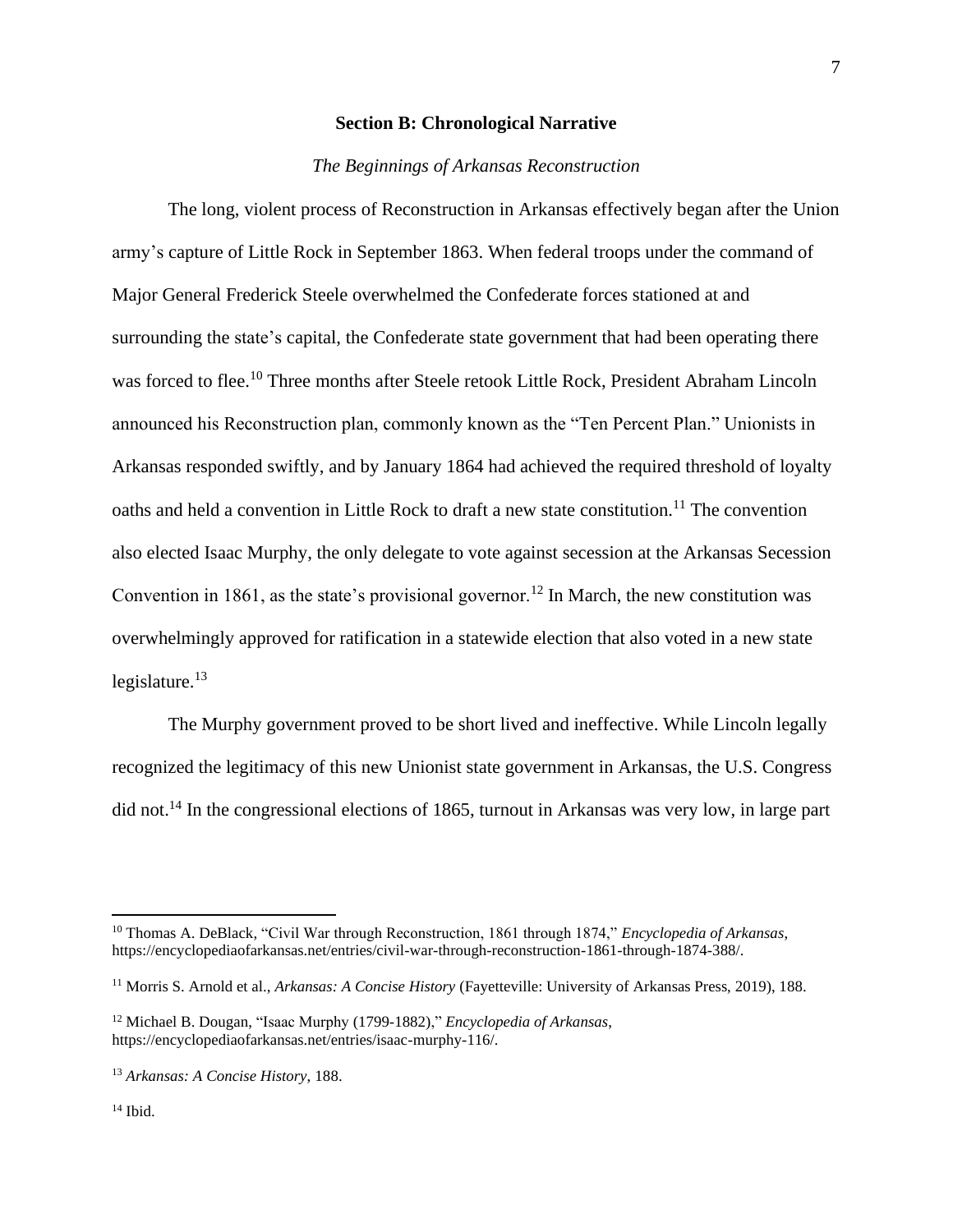due to an infamous voting constraint passed by the Murphy government.<sup>15</sup> Termed the "Iron" Clad Oath," this voting provision required all eligible voters to swear that they had not supported the Confederacy since March 1864.<sup>16</sup> Thus, the 1865 elections in Arkansas, much like the 1864 elections, were restricted to only Unionist voters.

Confederate re-enfranchisement finally came in large part due to an 1865 ruling from the Supreme Court of Arkansas that struck down the Iron Clad Oath requirement as unconstitutional.<sup>17</sup> With this voting constraint gone, the 1866 midterm elections would be the first postwar elections held in Arkansas without strict restrictions on former Confederates.<sup>18</sup> The results were an almost complete changing of the guard. Every incumbent official who was up for reelection was voted out. In the words of Civil War Colonel Willoughby Williams, the Conservatives aimed to "recover through the ballot box what they had lost by the sword."<sup>19</sup>

The actions taken by the new Conservative government were predictable in that they reflected the widespread Southern impulse to resist a radical Reconstruction.<sup>20</sup> For example, the Conservative state government in Arkansas, along with most of the South, refused to adopt the Fourteenth Amendment.<sup>21</sup> Historian Kenneth C. Barnes concludes that the actions of the

<sup>18</sup> Horn, 243.

<sup>15</sup> *Arkansas: A Concise History*, 189.

<sup>16</sup> Jay Barth, "An (Un)Exceptional Moment: The Politics of Reconstruction-Era Arkansas," in *A Confused and Confusing Affair*, ed. Mark C. Christ (Little Rock: Butler Books Center, 2018), 66.

<sup>17</sup> Dougan, "Isaac Murphy."

<sup>19</sup> Kenneth C. Barnes, "'It Ain't Over Till It's Over': Political Violence in Reconstruction Arkansas," in *A Confused and Confusing Affair*, ed. Mark C. Christ (Little Rock: Butler Books Center, 2018), 172.

<sup>&</sup>lt;sup>20</sup> "Conservatives" in this time period referred to a political faction mostly comprised of prewar Democrats and Whigs who opposed Republican Reconstruction. The Conservatives were soon reabsorbed back into the Democratic party.

<sup>21</sup> Barth, "An (Un)Exceptional Moment," 67.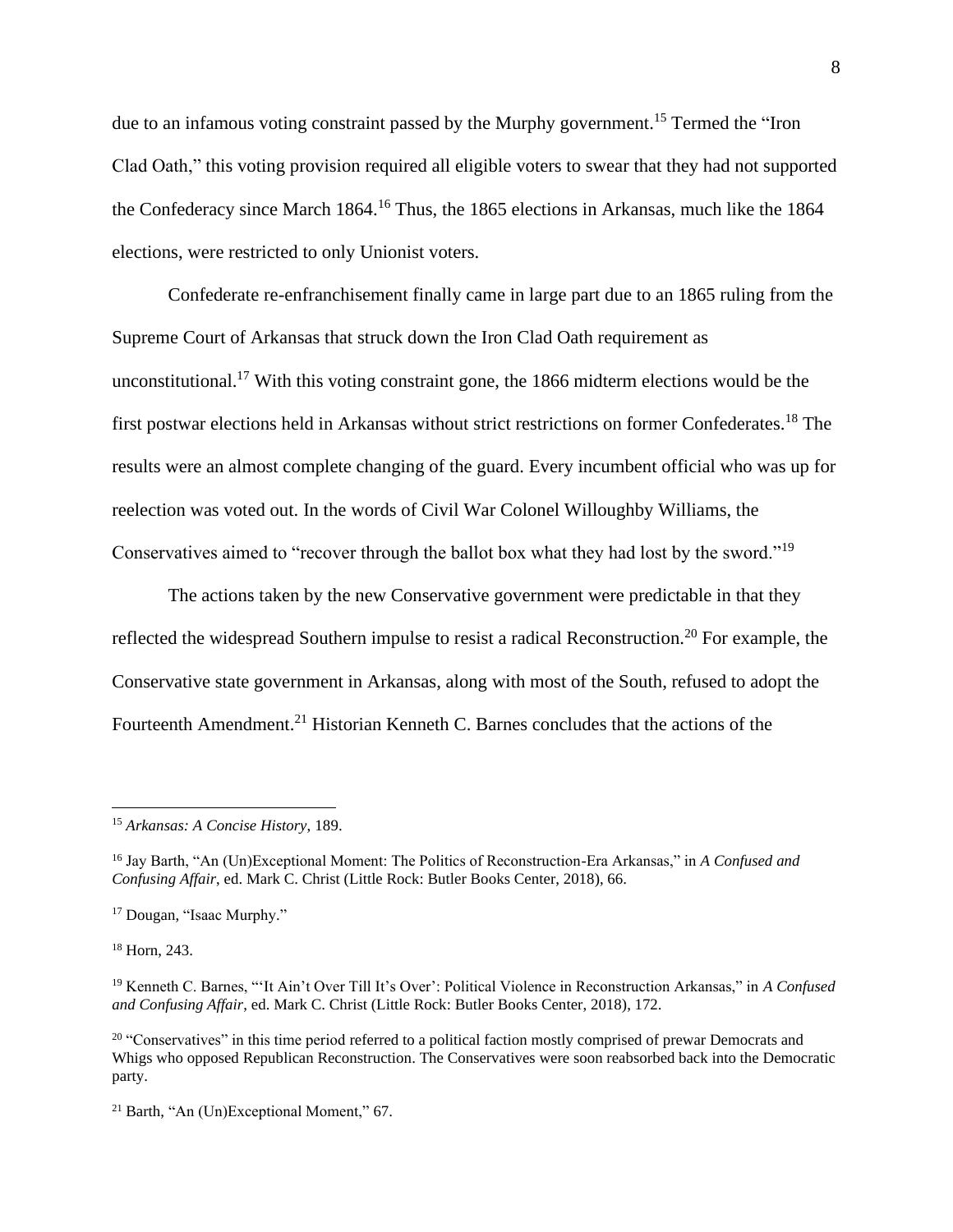Conservative state government indicated that the "ex-Rebels seemed to think that they could take back their former dominance, simply minus slavery."<sup>22</sup>

The U.S. Congress stepped in to address these trends, which were characteristic throughout the South, in March 1867 with the passage of the Military Reconstruction Act. This signaled the national transition from Presidential to Congressional Reconstruction.<sup>23</sup> Under this act, the former Confederacy (except Tennessee, who had been the only state to adopt the Fourteenth Amendment) was divided into five military districts and each placed under the control of an appointed military officer. Congress also placed federal troops in charge of overseeing voter registration these military districts.<sup>24</sup>

Arkansas was put into the Fourth Military District, along with Mississippi, which was headed by General E.O.C. Ord.<sup>25</sup> Ord quickly moved to suspend the actions of the existing Conservative government and organized a November statewide election to decide on whether to have a new constitutional convention.<sup>26</sup> Under the new federal statute, Ord controlled the franchise in the November 1867 election.<sup>27</sup> Two things were notable about which Arkansians were determined to be eligible voters in the upcoming elections. First, the Iron Clad Oath was

<sup>22</sup> Barnes, "'It Ain't Over Till It's Over,'" 173.

 $23$  Ibid.

<sup>24</sup> *Arkansas: A Concise History*, 194-195.

<sup>25</sup> Carl H. Moneyhon, "The Complex Character of Post-Civil War Reconstruction, 1863-1877," in *A Confused and Confusing Affair*, ed. Mark C. Christ (Little Rock: Butler Books Center, 2018), 38.

<sup>26</sup> *Arkansas: A Concise History*, 195.

<sup>27</sup> Barnes, "'It Ain't Over Till It's Over,'" 67.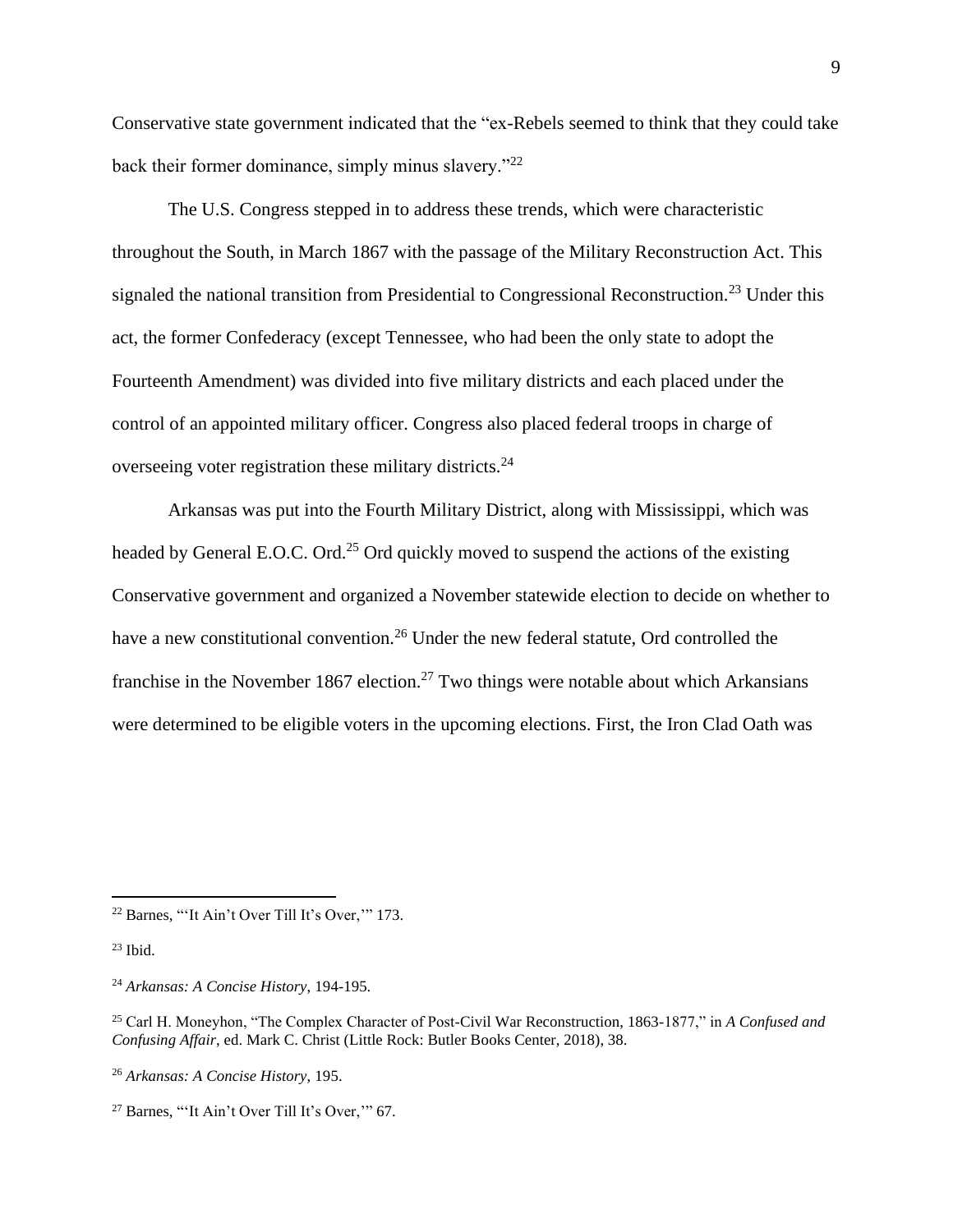reinstituted, thereby disenfranchising ex-Confederates again.<sup>28</sup> Second, 21,696 Black men were added to the state's electoral rolls. These would be the first Black men to vote in Arkansas.<sup>29</sup>

In the November elections, Arkansas voters overwhelmingly approved the initiative and so a convention was held in January 1868 in Little Rock to redraft the state constitution.<sup>30</sup> These elections and the January convention in 1868 were dominated by Arkansas Republicans. The Republican party of Arkansas first emerged in April 1867 when a statewide convention was held just a month after the beginning of Congressional Reconstruction.<sup>31</sup> The constitution drafted at the convention disenfranchised ex-Confederates, enfranchised freedmen, and gave freedmen the right to serve on juries, hold public office and serve in the militia.<sup>32</sup> A ratification vote for the new constitution was set to be held in March, alongside congressional and state elections.<sup>33</sup>

As Republicans were going about with their Reconstruction initiatives, state Conservatives held two important gatherings of their own. The first meeting was held in December 1867, where members resolved to begin cooperating with the national Democratic party at large.<sup>34</sup> The second meeting was a state convention held in January 1868 and marked the emergence of the postwar Democratic party of Arkansas.<sup>35</sup>

<sup>35</sup> Ibid., 247.

<sup>&</sup>lt;sup>28</sup> Barth, "An (Un)Exceptional Moment," 67; Barnes, "'It Ain't Over Till It's Over," 173.

<sup>29</sup> Blake Wintory, "African American Legislators in the Arkansas General Assembly, 1868-1893," in *A Confused and Confusing Affair*, ed. Mark C. Christ (Little Rock: Butler Books Center, 2018), 88.

<sup>30</sup> *Arkansas: A Concise History*, 195.

<sup>31</sup> Moneyhon, *The Impact of the Civil War and Reconstruction on Arkansas*, 242.

<sup>32</sup> *Arkansas: A Concise History*, 196.

<sup>33</sup> Barth, "An (Un)Exceptional Moment," 68.

<sup>34</sup> Moneyhon, *The Impact of the Civil War and Reconstruction on Arkansas*, 246.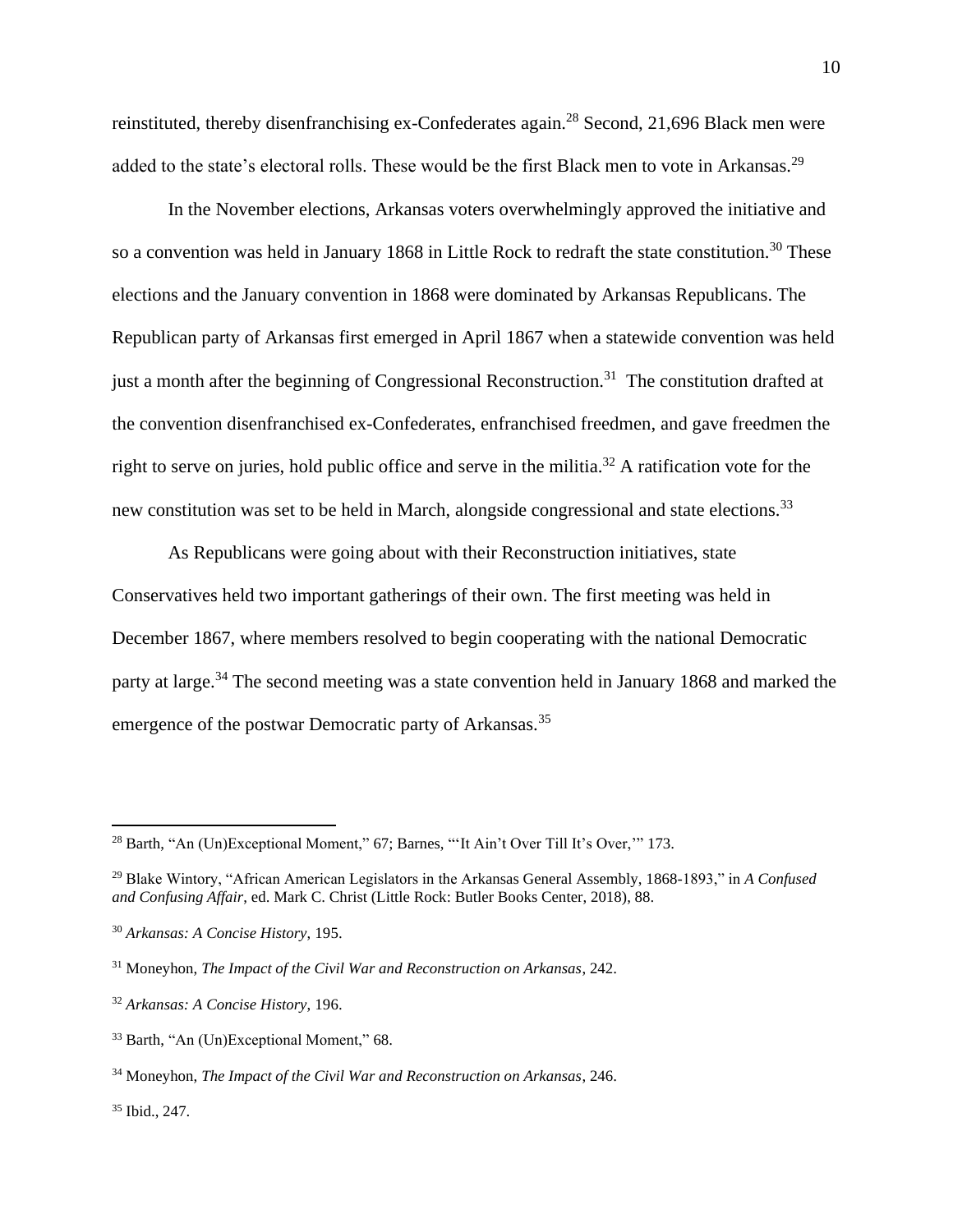In the March elections, the constitution was ratified, Republicans swept state offices, and Powell Clayton was elected governor.<sup>36</sup> Regarded as one of the best federal cavalry commanders in the Trans-Mississippi theatre during the Civil War, Clayton bought a cotton plantation near Pine Bluff in 1865 and settled there at the end of the war.<sup>37</sup> Clayton was born in Pennsylvania and was living in Kansas at the time the Civil War broke out.<sup>38</sup> A prewar Democrat who was initially supportive of President Andrew Johnson's lenient Reconstruction policies, Clayton became an active Republican after becoming convinced that "a Union man could not live in the State in peace."39

The new legislature quickly adopted the Fourteenth Amendment and applied for re-entry into the Union.<sup>40</sup> When the U.S. Senate voted to approve a bill allowing Arkansas' re-entry on June 22, Arkansas became the first state to rejoin the Union under the conditions stipulated by the Congressional Reconstruction Acts.<sup>41</sup>

In retrospect, these early developments after the passage of the Military Reconstruction Acts mark the high point for Republican interests for reconstructing Arkansas politics and society. In the early summer of 1868, all major Reconstruction goals were being achieved in Arkansas: reentry into the Union, abolition of slavery, citizenship and voting rights for freedmen, and the prevention of the secessionist antebellum leaders from reasserting political control. Yet

<sup>36</sup> David Sesser, "Militia Wars of 1868-1869," *Encyclopedia of Arkansas*, https://encyclopediaofarkansas.net/entries/militia-wars-of-1868-1869-7904/.

<sup>37</sup> DeBlack, *With Fire and Sword*, 175; *Arkansas: A Concise History*, 197.

<sup>38</sup> Carl H. Moneyhon, "Powell Clayton (1833-1914)," *Encyclopedia of Arkansas*, https://encyclopediaofarkansas.net/entries/powell-clayton-94/.

<sup>39</sup> Clayton, 35.

<sup>40</sup> *Arkansas: A Concise History*, 197.

<sup>41</sup> Moneyhon, *The Impact of the Civil War and Reconstruction on Arkansas*, 250.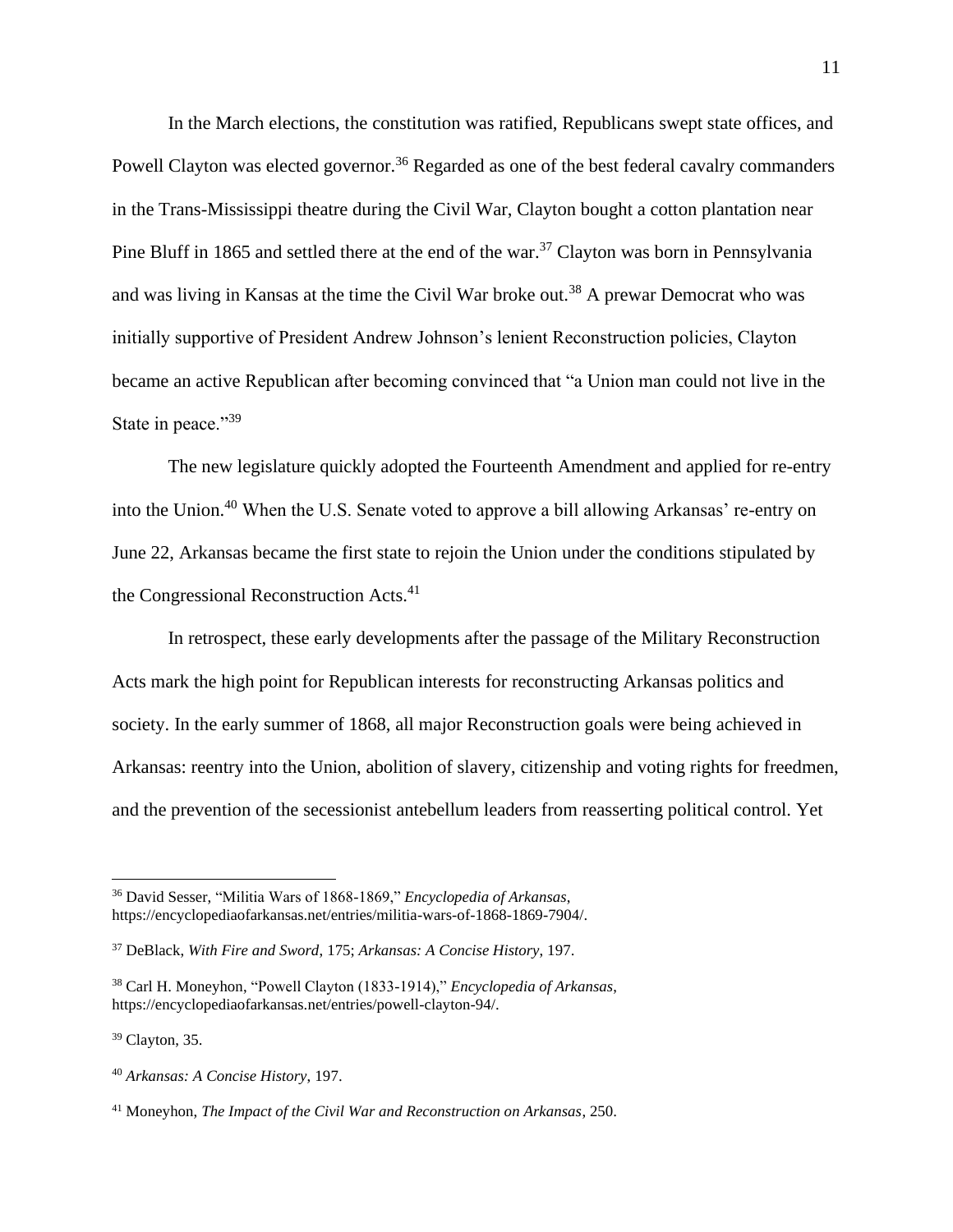despite the early success of these Congressional Reconstruction efforts, the Democrats and ex-Confederates refused to accept defeat. Such a fact is the key truth of not only Arkansas Reconstruction, but Reconstruction on the whole throughout the South. In the words of Barnes, "disenfranchisement in 1868 eliminated political activity as an option for Conservative-Democrats, leaving illegal force as the way to pursue their interests."<sup>42</sup>

The combination of the politically ambitious and aggressive Arkansas Unionists with the disenfranchisement of ex-Confederates (which was more restrictive in Arkansas than most other Southern states) set the stage for the period of political violence that would ensue following the inauguration of the new Republican government in 1868.<sup>43</sup>

# *Rise of the Ku Klux Klan in Arkansas*

As Arkansas Democrats reorganized in response to Republican takeover in early 1868, an outbreak of political and racial violence occurred throughout much of the state.<sup>44</sup> The violence was typically directed towards the key constituents of the new Republican party—Unionists and freedmen—and often aimed at "disrupting voter registration and intimidating prospective Republican voters."<sup>45</sup> Of the White Arkansans attacked, Freedmen's Bureau agents and county registrars were especially targeted.<sup>46</sup>

<sup>42</sup> Barnes, "'It Ain't Over Till It's Over,'" 175.

<sup>43</sup> Trelease, 149.

<sup>44</sup> Moneyhon, *The Impact of the Civil War and Reconstruction on Arkansas*, 251.

 $45$  Trelease, 149.

<sup>46</sup> The Bureau of Refugees, Freedmen, and Abandoned Lands, nicknamed "The Freedmen's Bureau," was a program established by the federal government in March 1865 to aid and provide for the newly freed slaves in the South.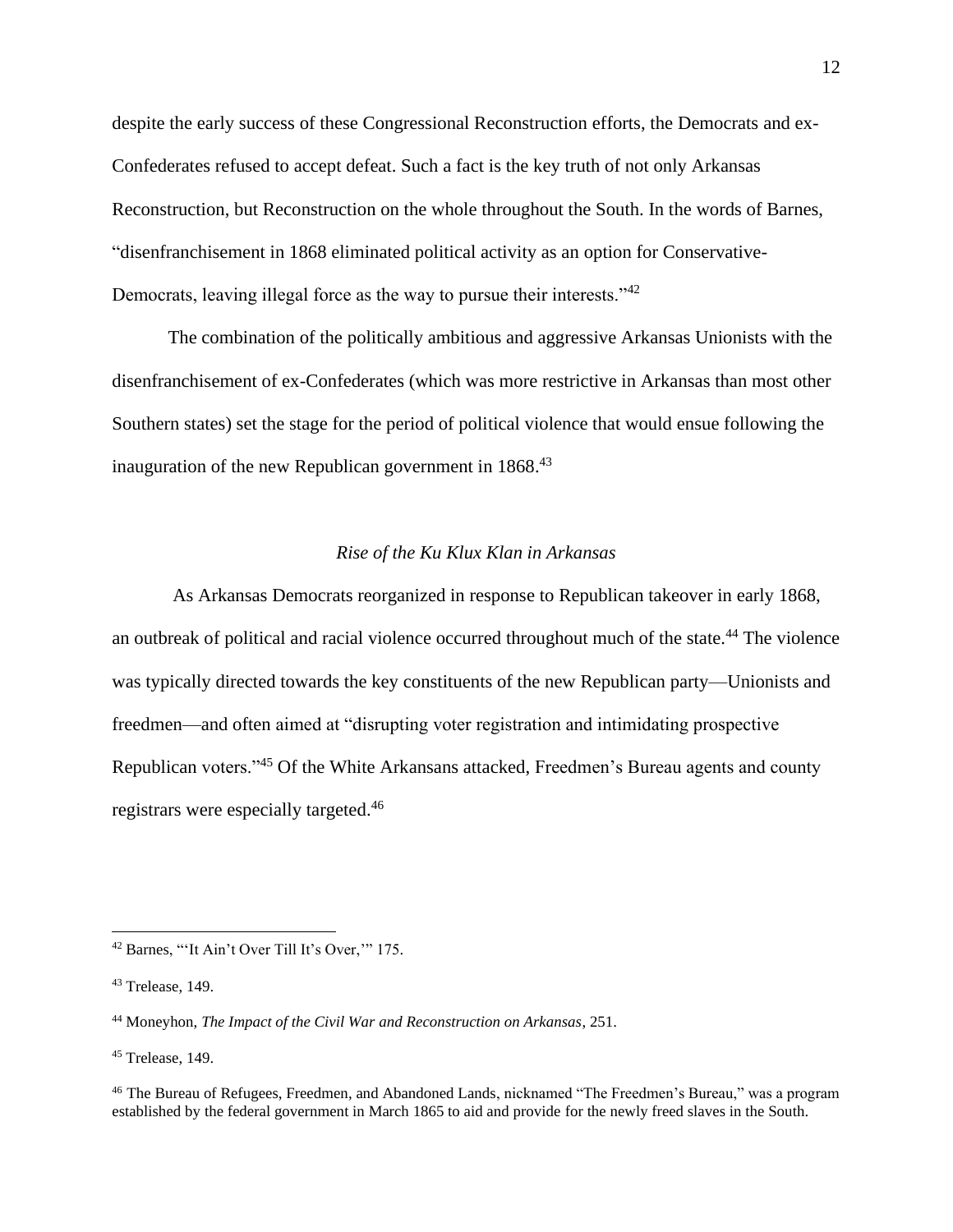In addition to issues surrounding the upcoming fall election, Clayton's reestablishment of the state militia further incited his opponents to violence. This move would prove to be very consequential for Arkansas' Reconstruction process, as historian Otis Singletary notes that "in no other state were these forces [state militias] used as often or as actively as in Arkansas."<sup>47</sup> Men responded from many different areas of the state, but most heavily from the Ozark region.<sup>48</sup> The racial makeup of the new Arkansas militia was of considerable notice and importance, as many African Americans joined the new force's ranks. Under state law, only eligible voters could join the militia; therefore freedmen could join and ex-Confederates could not. <sup>49</sup> Singletary notes the importance of this: "The feeling of resentment that resulted from placing armed Negroes in positions of authority over Southern whites goes a very long way toward explaining the violent reaction that inevitably accompanied militia activities."<sup>50</sup> The inclusion of freedmen in these units led to their being termed "negro militias."

The ultimate goal of and party responsible for this cycle of violence have been historically disputed. Republicans and Democrats each blamed the other as being the responsible party.<sup>51</sup> Furthermore, some believed these attacks were only concerned with influencing the fall 1868 elections, while others, such as the assistant commissioner of the Freedmen's Bureau, Major General C.H. Smith, believed they were an attempt to overthrow the state government.<sup>52</sup> However, as historian Allen Trelease notes, "most of the specifically political terrorism was

<sup>47</sup> Singletary, "Militia Disturbances in Arkansas," 142.

<sup>48</sup> Trelease, 103.

<sup>49</sup> DeBlack, "Civil War through Reconstruction."

<sup>50</sup> Singletary, *Negro Militia and Reconstruction*, 16.

<sup>51</sup> Staples, *Reconstruction in Arkansas*, 291.

<sup>52</sup> DeBlack, *With Fire and Sword*, 180.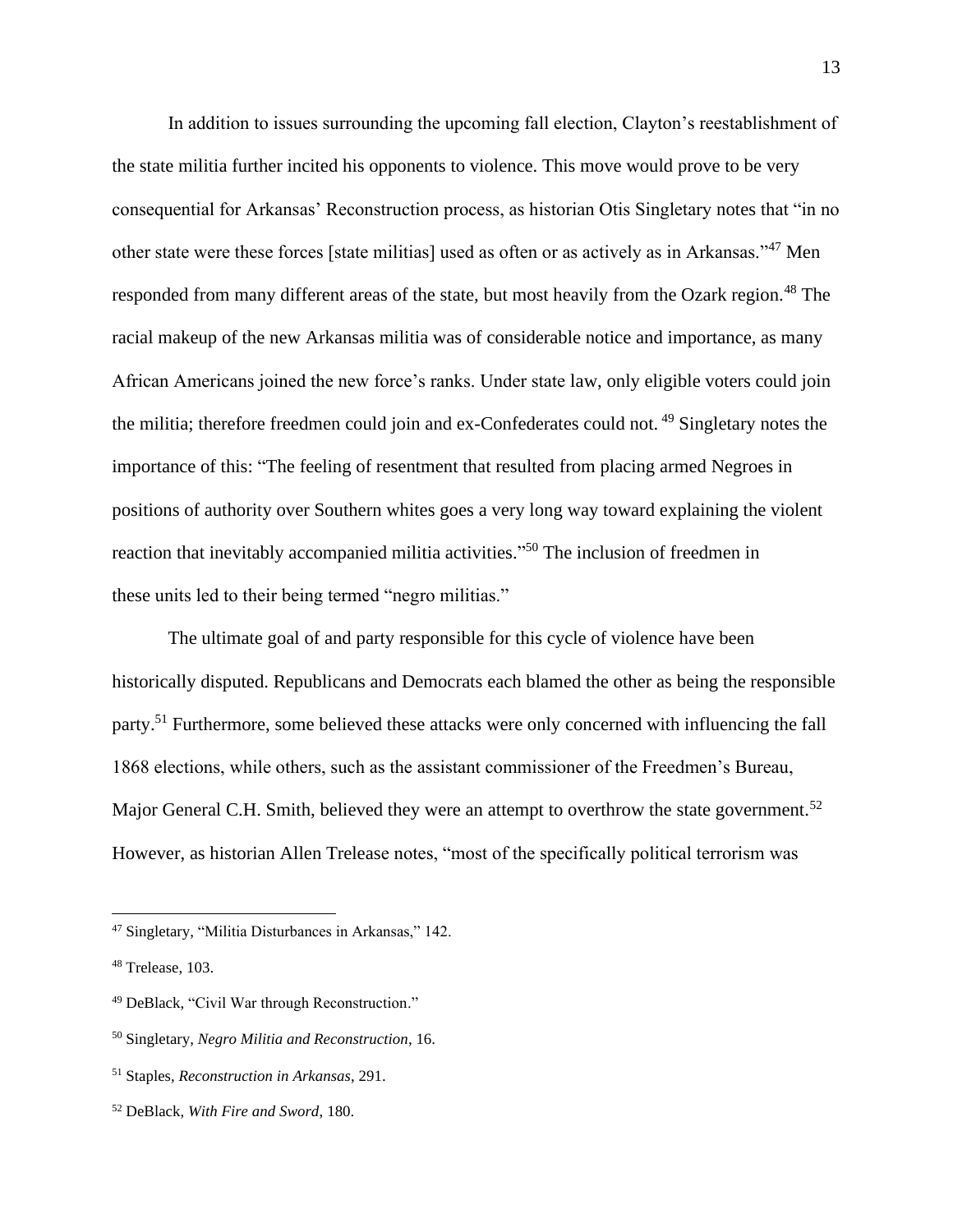aimed at local officials rather than at the state government itself."<sup>53</sup> Whatever the case, this wave of domestic terrorism coincided with the emergence of the Ku Klux Klan in Arkansas, and many of these attacks can be directly linked with the Klan.<sup>54</sup>

Historian Eric Foner defines the Klan as, "a military force serving the interests of the Democratic party, the planter class, and all those who desired the restoration of White supremacy."<sup>55</sup> The Ku Klux Klan was originally formed in Pulaski, Tennessee in 1866 as a pseudo-fraternal organization without criminal intentions. But as Reconstruction became harsher for non-Unionist Southerners in the time of Congressional Reconstruction, the nature of the organization shifted towards violence, vigilante justice, and White supremacy.<sup>56</sup> New "dens" began to appear around Tennessee in 1867 and in Arkansas by early 1868.<sup>57</sup>Although it remains unclear to what extent Klan activities in the state were directed and controlled at the state level or locally organized, historian Thomas DeBlack concludes that "it seems very clear that the rise of the organization coincided with the beginning of a massive campaign of terror and violence in all but the northwestern counties in the state in 1868." <sup>58</sup>

The period of domestic terrorism that ensued started as early as May and continued through November. Southern and northeastern counties were the most heavily affected areas, while the southeast and northwest counties were the least. This fits with social trends in Arkansas, as the southern and northern areas of the state had been plagued with "lawless bands"

<sup>53</sup> Trelease, 149.

<sup>54</sup> DeBlack, *With Fire and Sword*, 177-178.

<sup>55</sup> Eric Foner, *Reconstruction: America's Unfinished Revolution, 1863-1877* (New York: Harper & Row, 1989), 425. <sup>56</sup> DeBlack, *With Fire and Sword*, 177.

<sup>57</sup> Barnes, "'It Ain't Over Till It's Over,'" 175.

<sup>58</sup> DeBlack, *With Fire and Sword*, 180.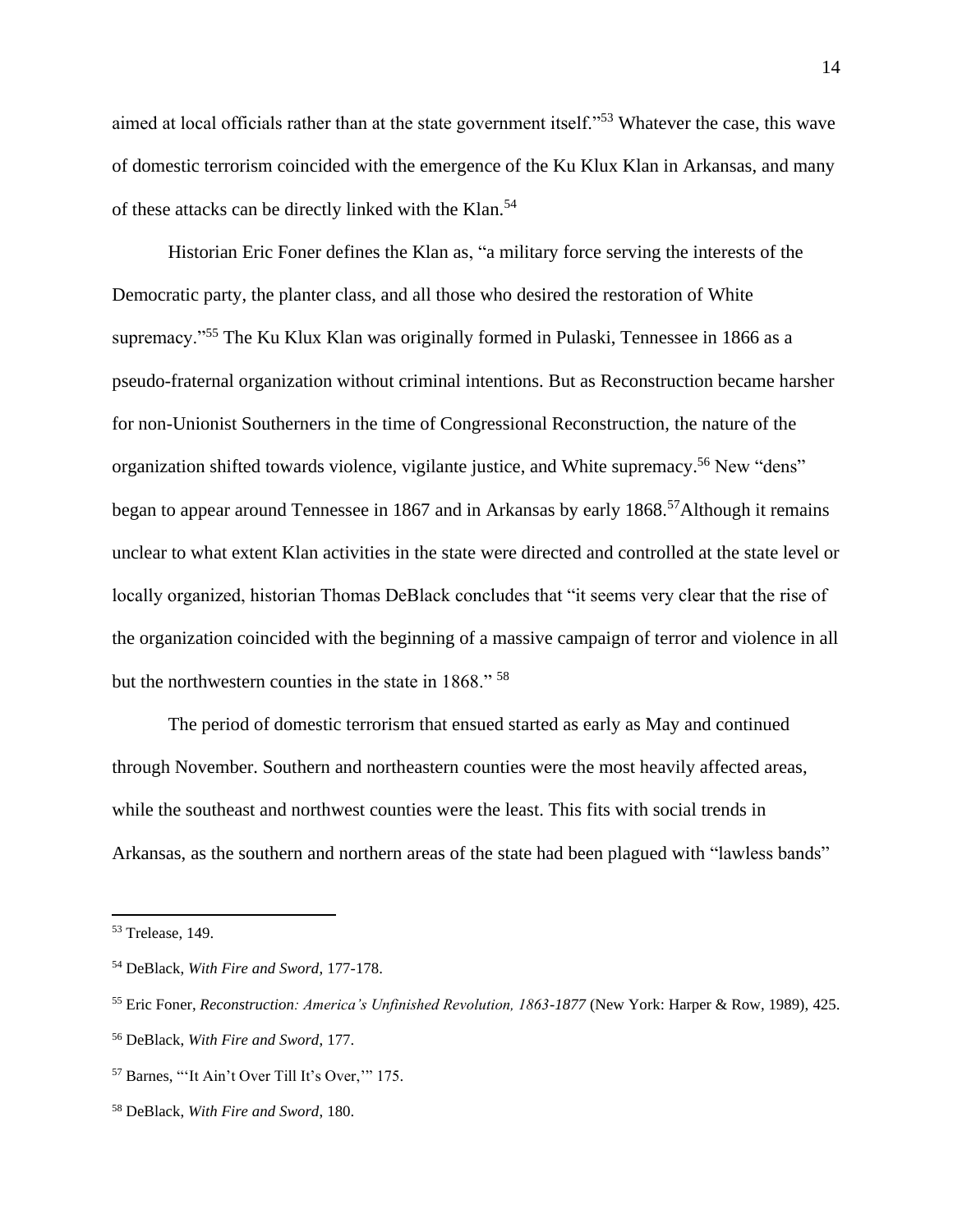even before the Civil War, and the southeast and northwest had high African American populations and strong Unionist support.<sup>59</sup>

# *Southern Region*

The southern counties with documented violence include Ashley, Bradley, Columbia, Drew, Hempstead, Lafayette, Little River, Sevier and Union. In Bradley and Columbia Counties, parties of armed riders patrolled the roads, "shooting into the homes of freedpeople," and "threatening Unionists of both races."<sup>60</sup> A state legislator from Columbia County wrote Clayton in August and informed him that twenty Black men had been killed in the previous ten days.<sup>61</sup> On October 22, the Little Rock *Morning Republican* claimed that fifty freedmen had been killed in Columbia County.<sup>62</sup> Clayton was also informed that the registrars in Columbia County were harassed and pressured to register ex-Confederates.<sup>63</sup>

In Drew County, a group of fourteen Klansmen kidnapped Deputy Sheriff William Dollar from his home one night in October. The Klansmen tied a rope around Dollar's neck and tied the other end around the neck of Fred Reeves, a local freedman. The two were dragged 300 yards from Dollar's house, shot dead, and then left on the road in an entangled embrace.<sup>64</sup> In

<sup>59</sup> Trelease, 149-150.

<sup>60</sup> Barnes, "'It Ain't Over Till It's Over,'" 176; DeBlack, *With Fire and Sword*, 180.

<sup>61</sup> DeBlack, *With Fire and Sword*, 180.

<sup>62</sup> Rector, "D.P. Upham," 66-67.

<sup>63</sup> Clayton, 69.

<sup>64</sup> Trelease, 150.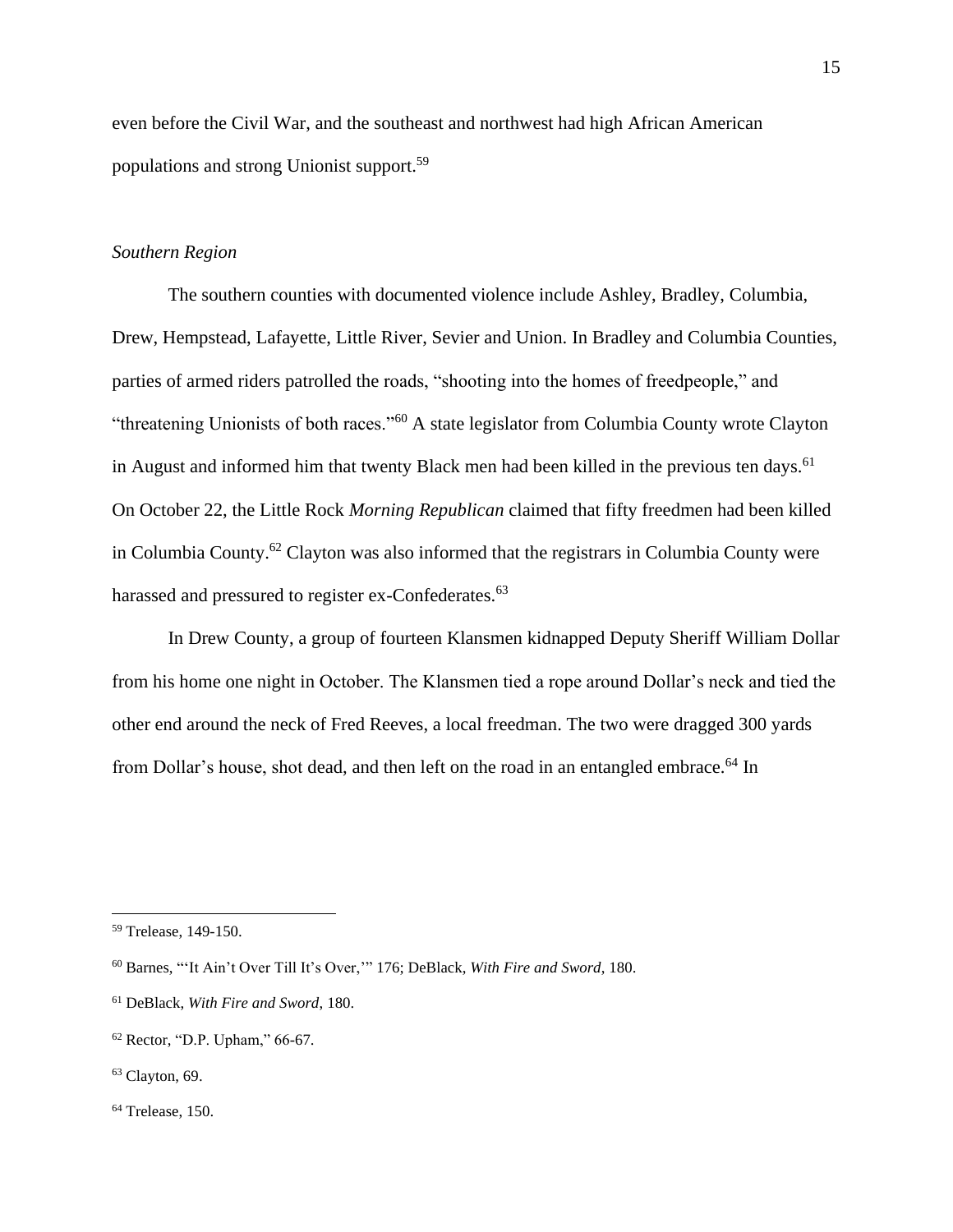November, two Black preachers, who were also local Republican leaders, were taken from their homes and whipped.<sup>65</sup>

Violence was particularly harsh in the southwest counties near Texas. This area was unique in that it had never been occupied by Union forces during the Civil War, had repelled the Red River Expedition campaign near the end of the war, and therefore was particularly unwilling to submit to Reconstruction demands. In addition to Klan violence, this region was home to the infamous desperado Cullen Montgomery Baker. A sociopathic outlaw, Baker became a "defender of the Lost Cause" and domestic terrorist in Arkansas in the early aftermath of the Civil War.<sup>66</sup>

In late October, the Cullen Baker gang ambushed a group consisting of the sheriff of Little River County, as assistant U.S. assessor, a Freedmen's Bureau agent, and a freedman as they were traveling to Rocky Comfort.<sup>67</sup> Only the sheriff managed to escape and survive.<sup>68</sup> A "negro militia" was raised and sent to go after the killers. The militia soon encountered a party of "300 armed whites who forced it to surrender and give up its arms." Reports state that militiamen were then shot down and Black women were raped.<sup>69</sup> Before the year ended, Baker killed another Freedmen's Bureau agent, several soldiers, and an uncertain number of freedmen in Arkansas.<sup>70</sup>

<sup>65</sup> DeBlack, *With Fire and Sword*, 180.

<sup>66</sup> Ibid., 181.

<sup>67</sup> Ibid., 182.

<sup>68</sup> Trelease, 150.

<sup>69</sup> Ibid., 151.

<sup>70</sup> DeBlack, *With Fire and Sword*, 183.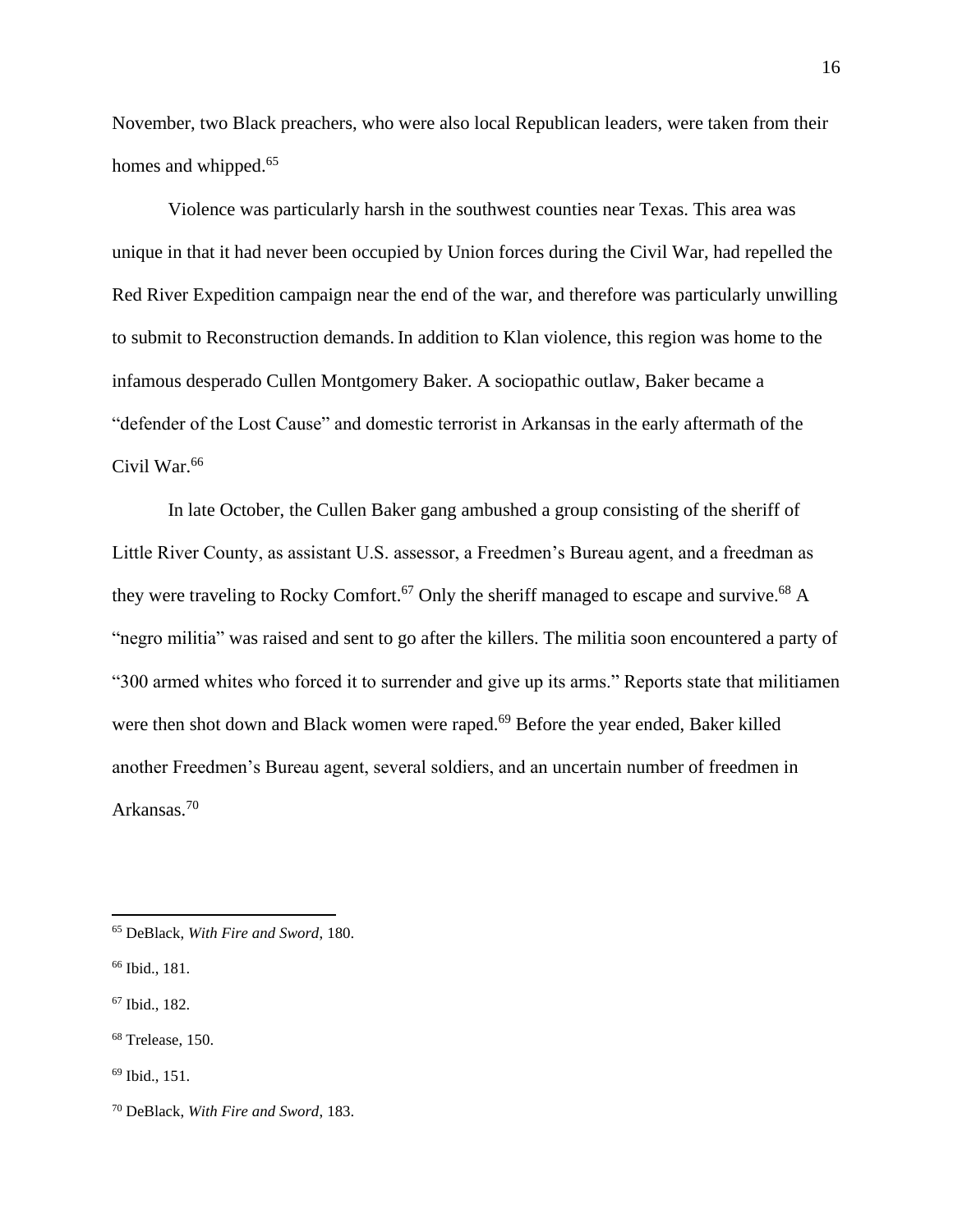In Sevier County, L.G.L. Steel wrote to Clayton stating that he and another Republican, Mat Locke, had been threatened with violence and had resorting to hiding out in the woods for the entire month before the election. In his letter to Clayton, Steel declared, "I bless God that I am a republican, but regret that I live in a government that gives me no protection. It is probable that I will be in eternity when you receive this letter. $"^{71}$ 

# *Northeast Region*

The northeastern counties with documented violence include Crittenden, Cross, Independence, Jackson, Mississippi and Woodruff. Crittenden County, directly across the Mississippi River from Memphis, has been described as "the most persistent center of Klan activity in Arkansas."<sup>72</sup> Here, the Klan raided and patrolled throughout the summer and fall, and hanged several people near the end of October.<sup>73</sup> The county's Freedmen's Bureau agent, Captain E.G. Barker, reported that, "a group of around ninety Klansmen was trying to take over the county by assassinating leading Republicans."<sup>74</sup> Barker was later shot through an open window at his office, but would survive the injury.<sup>75</sup>

Woodruff County is notable not only for the substantial Klan violence and intimidation that occurred there during this period, but also for being the home of one of the most colorful and controversial Republican leaders in the state, D.P. Upham. A "carpetbagger" like Clayton,

17

<sup>71</sup> Trelease, 151.

<sup>72</sup> DeBlack, *With Fire and Sword*, 183.

<sup>73</sup> Trelease, 153.

<sup>74</sup> Barnes, "'It Ain't Over Till It's Over,'" 180.

<sup>75</sup> DeBlack, *With Fire and Sword*, 183.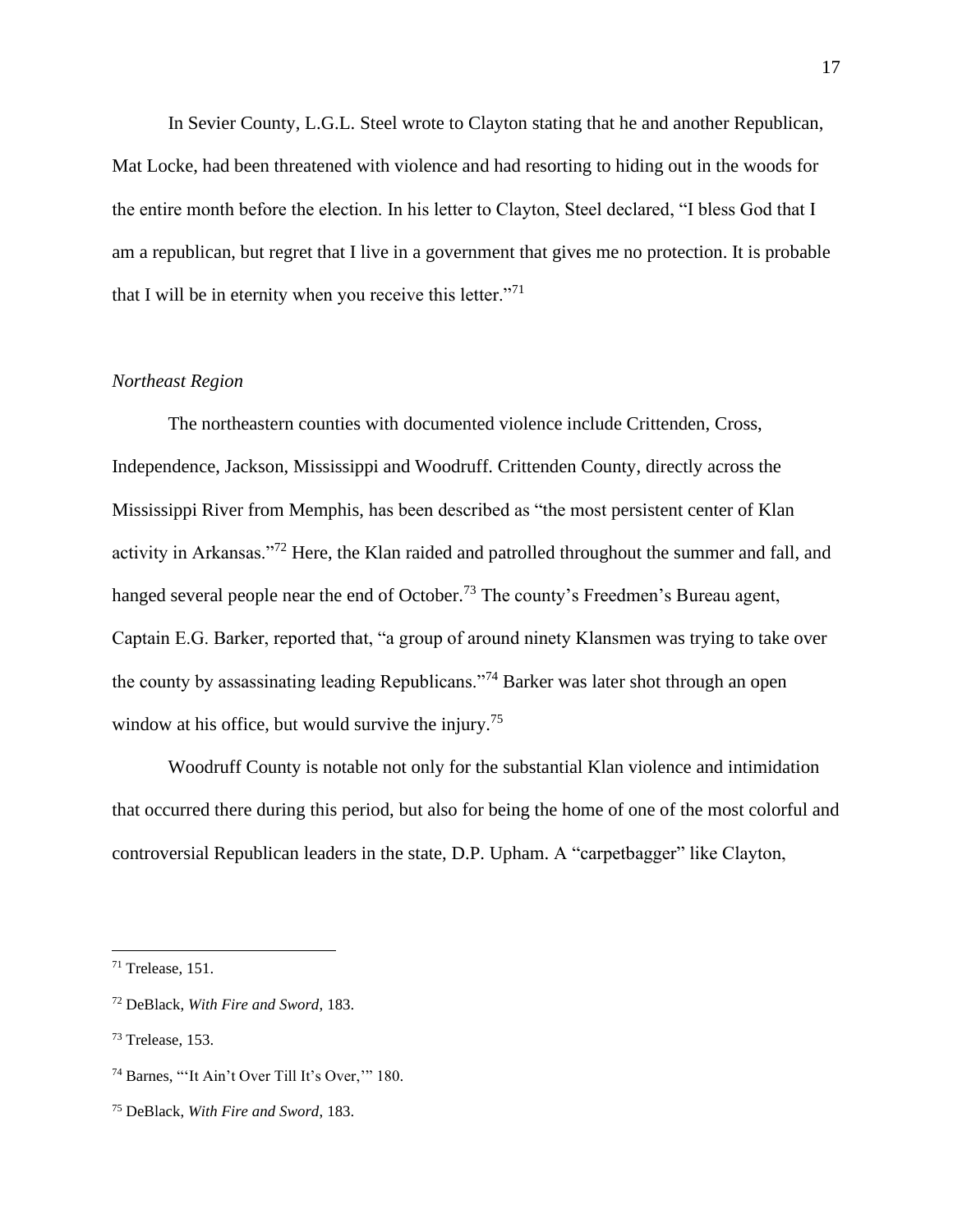Upham moved to Augusta, Arkansas from Massachusetts after serving in the Union army.<sup>76</sup> Upham was elected to the Arkansas House of Representatives in the March 1868 elections and was a "staunch defender of the rights of the freedmen and a dedicated foe of the Ku Klux  $K$ lan."<sup>77</sup>

In August, Woodruff Klansmen attacked Republican convention delegates twice, and soon after held a meeting in an Augusta church.<sup>78</sup> At this meeting, a former Confederate officer named A.C. Pickett publicly predicted that the state government would soon organize and deploy a militia, and that Upham would likely help lead this effort. Pickett then declared, "I will be the first man to fire a gun, I will climb over the last *nigger* to get to Upham."<sup>79</sup> Additionally, local Democrats placed a bounty on Upham. Upham was not intimidated, but emboldened by these threats. Writing to his brother, Upham stated, "There is no alternative for them [the Klan] but to rise en masse, and if they do that, we will whale hell out of the last one of them, and never allow one of them to return and live here. There is no other way, as I told Gov. Clayton, nothing but good healthy square, honest killing would ever do them any good."<sup>80</sup>

Just as Pickett predicted, Upham became very active in assisting the organization of the militia in Woodruff County. However, on October 2, Upham and the Woodruff County registrar were attacked by gunmen while traveling in the northern part of the county. Both survived. $81$ 

<sup>76</sup> Rector, "D.P. Upham," 60.

<sup>77</sup> Rector, "D.P. Upham," 62; DeBlack, *With Fire and Sword*, 184.

<sup>78</sup> DeBlack, *With Fire and Sword*, 184.

<sup>79</sup> Rector, "D.P. Upham," 64.

<sup>80</sup> DeBlack, *With Fire and Sword*, 185.

<sup>81</sup> Rector, "D.P. Upham," 67; DeBlack, 185.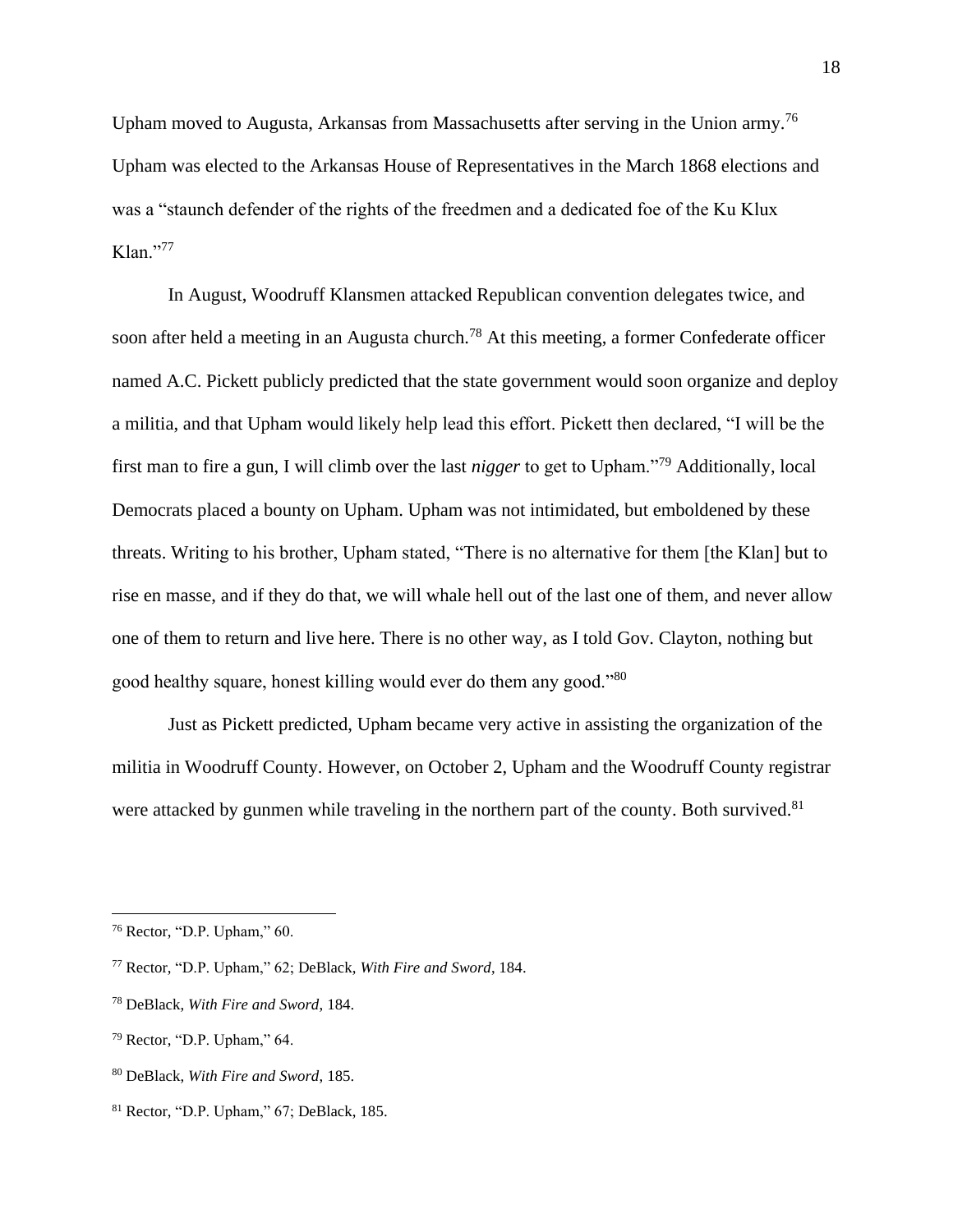# *Northern Region*

The only two northern counties with substantial documented violence are Boone and Fulton County. Klan activity in this region was very limited. However, a series of escalating activities in Fulton County almost led to a major battle between militiamen and Klansmen. In September, Democrats in Fulton formed a club that local Republicans determined to be a Ku Klux Klan den. In response, the Republican sheriff, E.W. Spear, raised a local militia and dispatched it to patrol the county.<sup>82</sup> On September 19, a group of six militiamen were ambushed on a country road while on duty.<sup>83</sup> Simpson Mason, who was a Freedmen's Bureau agent and the county registrar, was killed in the attack.<sup>84</sup> Sheriff Spear immediately suspected the Klan as the party responsible, and particularly Colonel N.H. Tracy, a wealthy farmer who was thought to be a leader in the local Klan. The day before the killing, Mason had refused to register Tracy's younger brother to vote.<sup>85</sup>

Spear quickly assembled a posse of about thirty men who went and arrested several of Tracy's followers. Hearing of Spear's actions, Tracy went into hiding and later fled the county. At this time, the Klan began raiding and intimidating local officials.<sup>86</sup> Republicans countered by appealing to Colonel William Monks of Missouri, a "Union guerilla leader," for help.<sup>87</sup> Monks, who was a friend of Mason's, answered this plea by swiftly crossing over into Arkansas with

<sup>&</sup>lt;sup>82</sup> Trelease, 151.

<sup>83</sup> DeBlack, *With Fire and Sword*, 186.

<sup>84</sup> DeBlack, *With Fire and Sword*, 186; Barnes, "'It Ain't Over Till It's Over,'" 178.

<sup>85</sup> Blevins, "Reconstruction in the Ozarks," 198.

<sup>86</sup> Trelease, 151.

<sup>87</sup> DeBlack, *With Fire and Sword*, 186.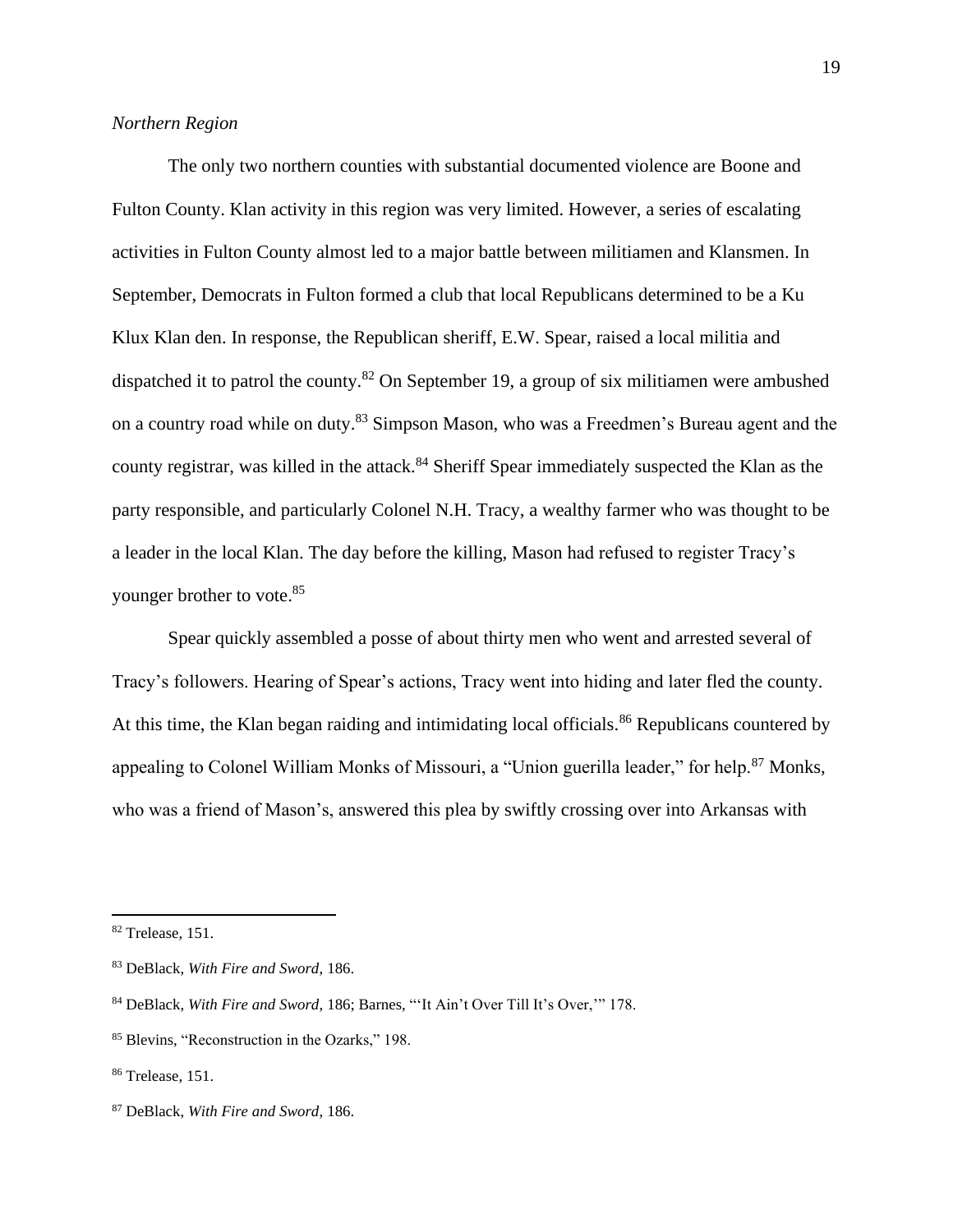seventy-five armed men who were quickly sworn into the Arkansas militia.<sup>88</sup> These men arrived in Fulton County on September 25 and joined forces with the local militiamen at Tracy's farm, which had been seized by the militia. The militia was hunkering down on the farm in anticipation of a Klan counterattack.<sup>89</sup> Several other men were arrested for involvement in Mason's murder, but all but four were soon released. Reports indicate that many of these prisoners were tortured, including Captain L.D. Bryant, who was allegedly hung by the neck until he confessed to being a leader in the Klan and that the Mason murder had been a coordinated attack.<sup>90</sup> Upon Monks' arrival, the Klan sent out a call for help from nearby counties, stating that they needed reinforcements to free the prisoners being held on Tracy's farm. Allies immediately poured into the county, and in just a few days, a force of 700 had assembled and was ready to do battle.<sup>91</sup>

A truly bloody conflict was averted only by the arrival of circuit judge Elisha Baxter, who successfully convinced Monks to release the prisoners to law enforcement.<sup>92</sup> Baxter sent a deputy sheriff to Tracy's farm to transfer the prisoners safely to Salem, the county seat. On the way back to Salem, a band of fifty armed men took one the prisoners, Uriah Bush, and shot him to death in the woods. Spear later claimed that this was the Klan punishing a prisoner that they suspected of having divulged information to his captives, while local Democrats claimed that this was Monks' men disguised as Klan members. When the rest of the prisoners arrived at Salem, they were released for lack of evidence.  $93$ 

<sup>88</sup> DeBlack, *With Fire and Sword*, 186.

<sup>89</sup> Blevins, "Reconstruction in the Ozarks," 199.

 $90$  Trelease, 152.

<sup>91</sup> DeBlack, *With Fire and Sword*, 186.

<sup>92</sup> Ibid., 186.

<sup>93</sup> Trelease, 152-153.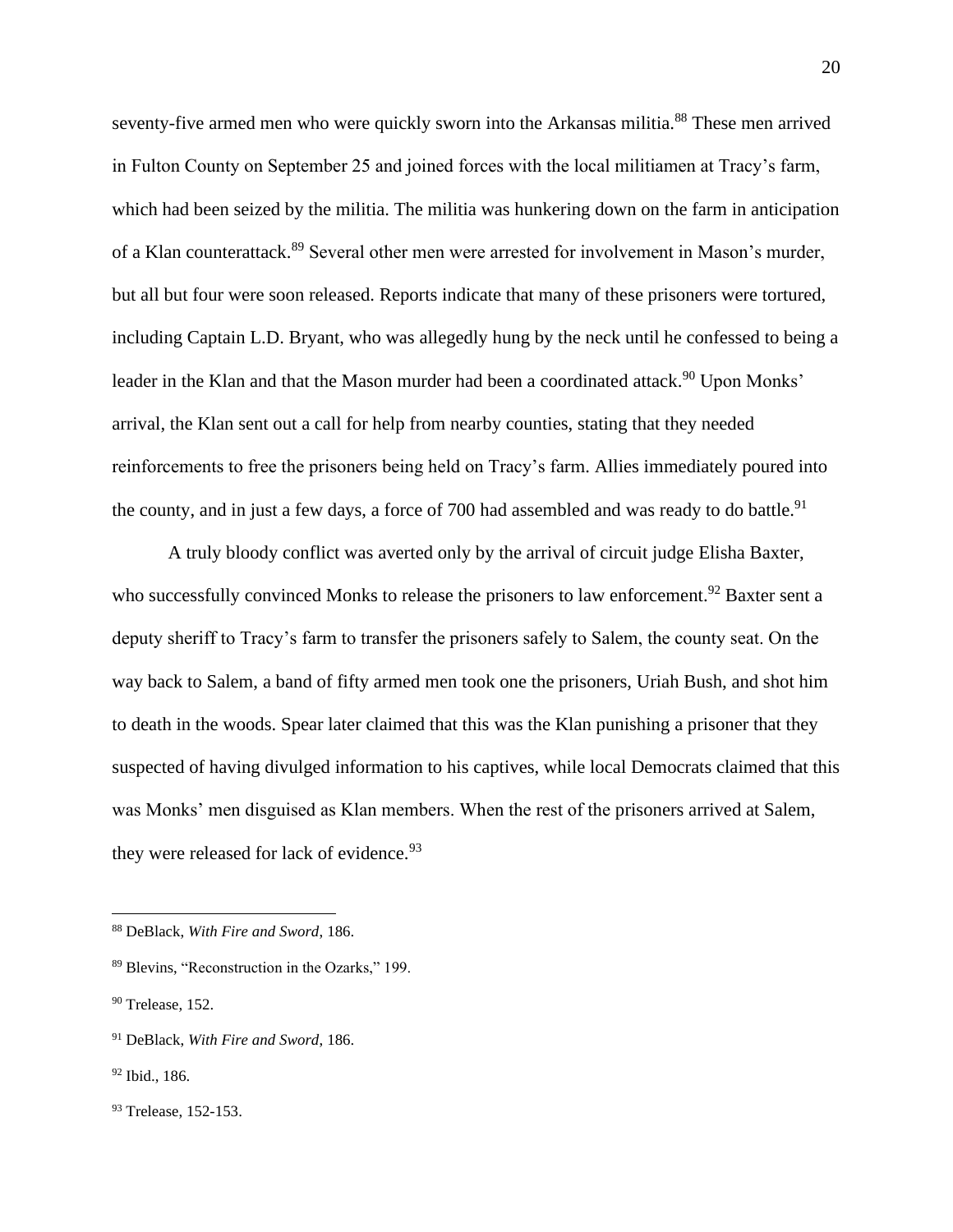# *Eastern Region*

While there was little Klan activity in eastern Arkansas, two of the most notorious assassinations of this entire period took place in Monroe and Phillips County, respectively. Interestingly, the two politicians slain were practically political opposites but with coincidentally similar last names: Hindman and Hinds. The first to be killed was Thomas C. Hindman. Hindman served as a Democratic U.S. Congressman for Arkansas before the Civil War and was a Major General in the Confederate Army.<sup>94</sup> During Reconstruction, Hindman was unique amongst Democrats for supporting freedmen suffrage and hoping to "form a biracial coalition against the Republicans." Hindman's political talent led him to rise in popularity just as he had before the war until he was shot through an open window on September 27 while sitting with his family in his Helena home. He died from the wound and the assailant was never identified.<sup>95</sup> Hindman was the only known Democrat to be assassinated in Arkansas during this time.

The other prominent politician who was killed in this region was James M. Hinds. Hinds was a Minnesota lawyer who moved to Little Rock in 1865 at the age of thirty-one and was elected to the U.S. Congress in the March 1868 elections.<sup>96</sup> Credited with being one of the first White men in Arkansas to champion voting rights for freedmen, Hinds was an outspoken advocate for radical Reconstruction policies in Arkansas.<sup>97</sup> In the summer of 1868, Hinds received a number of death threats.<sup>98</sup> On October 22, Hinds and fellow Republican politician Joseph Brooks were shot by George W. Clark. Brooks was not mortally wounded, but Hinds'

<sup>94</sup> Moneyhon, *The Impact of the Civil War and Reconstruction on Arkansas*, 245.

<sup>95</sup> DeBlack, *With Fire and Sword*, 188.

<sup>96</sup> Darrow, "The Killing of Congressman James Hinds," 18, 34.

<sup>97</sup> Ibid., 24.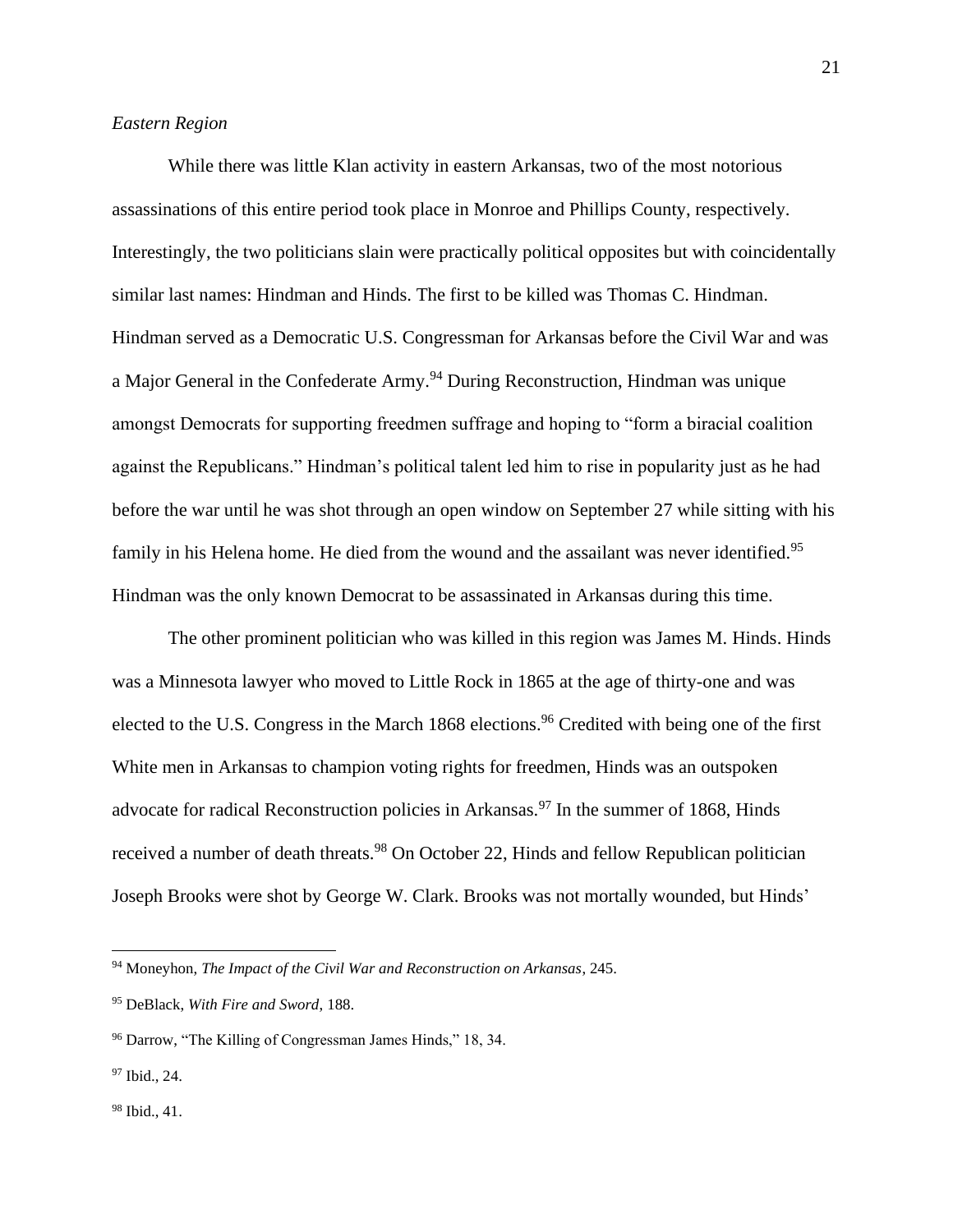wound was fatal. As he lay dying in the road, Hinds managed to retrieve his pencil and write the following on the inside band of his hat: "My name is James Hinds. I am shot in the body and shall live only a few minutes. My wife is at East Greenwich, N.Y. Wife, take care of Jennie and Annie."<sup>99</sup> Hinds was not only "the highest-ranking government official to be slain in any state during Reconstruction," but also the first sitting U.S. Congressman to be assassinated in American history.<sup>100</sup>

#### \*\*\*

Such is an overview of the political and racial violence that swept throughout the state in the months after the March elections and leading up to the November elections in 1868. This has not been an entirely exhaustive list of documented terrorism and murders that exist from this period. Reports sent to Clayton indicate that over 200 murders took place in the three months before the November elections.<sup>101</sup> Clayton claimed that hundreds of additional freedpeople were killed by "unrestrained Ku Klux nightriders."<sup>102</sup> Even though Clayton assembled the state militia in August, he refused to deploy the militia before the elections were conducted, insisting that "the whole principle of the ballot is a free expression of the public will, and the use of military force, either at the registration or election, is not desirable."<sup>103</sup> Clayton summarizes the state of civil commotion in his autobiography as such:

It proved to be absolutely impossible for the State authorities, in the face of the ingenious Ku Klux means to block their operations, to bring any member of the Klan to justice through ordinary criminal proceedings…The question resolved itself into a plain proposition: Should the Ku Klux organization rule Arkansas, or should its members be

<sup>99</sup> Darrow, "The Killing of Congressman James Hinds," 43.

<sup>100</sup> DeBlack, *With Fire and Sword*, 187; Darrow, "The Killing of Congressman James Hinds," 18.

<sup>101</sup> Trelease, 154.

 $102$  Clayton, 105.

<sup>103</sup> DeBlack, *With Fire and Sword*, 188.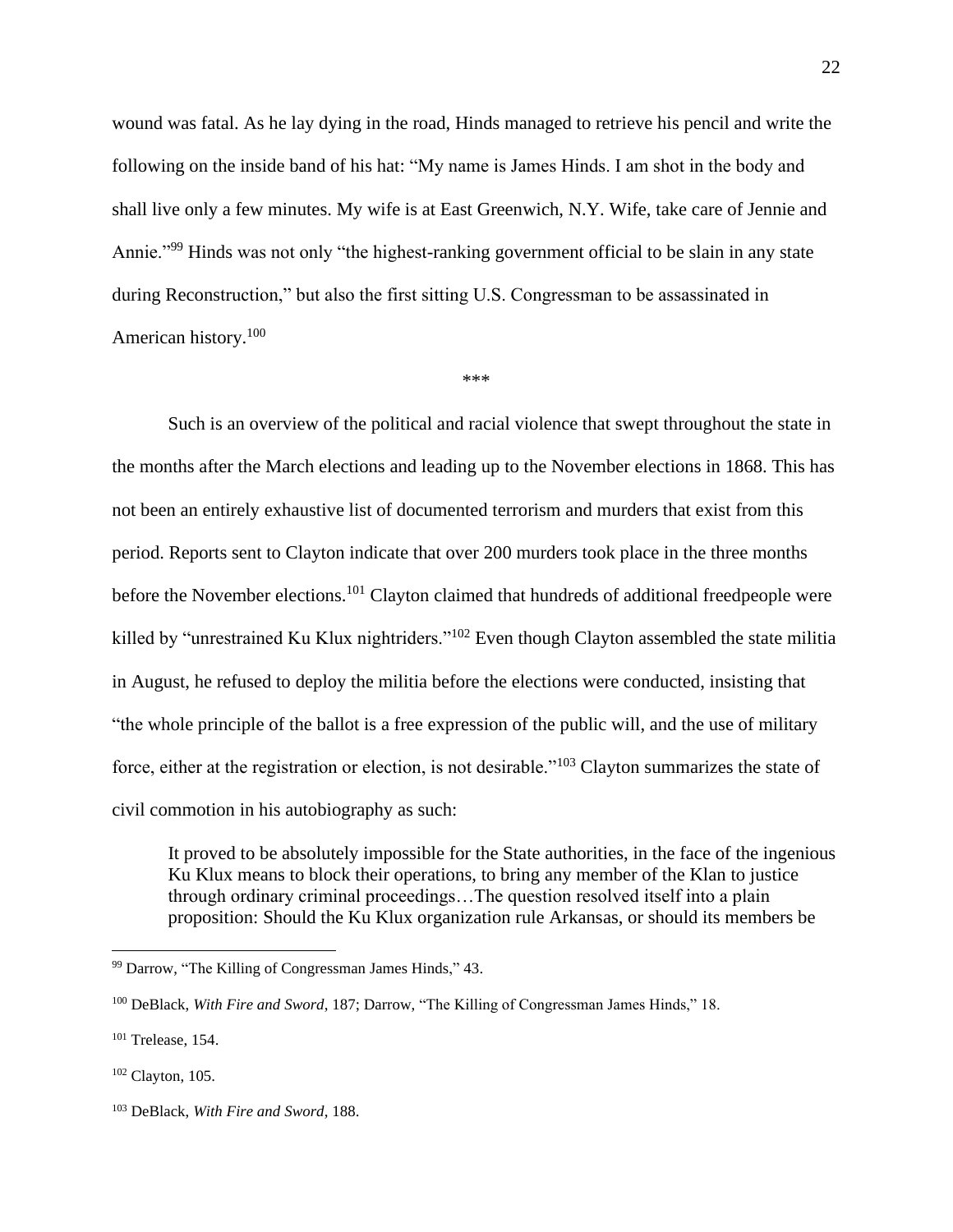made subservient to the laws of the State?...As a last resort the declaration of Martial Law and the suspension of the Writ of Habeas Corpus became inevitable.<sup>104</sup>

# *The Arkansas Militia Wars*

Republicans fared well in the November elections. Republican presidential candidate Ulysses S. Grant won Arkansas by a margin of about 3,000 votes, and the three Republican Congressmen up for reelection all held their seats (A.A.C. Rogers assumed Hinds' seat).<sup>105</sup> These Republican victories likely prevailed in no small part due to the fact that Clayton declared that fair voter registration had not taken place in fourteen counties and consequently threw out the votes cast in those counties. $106$ 

Now that the elections were over and Republicans had maintained control of the state government, Clayton decided to act. On November 4, the day after the election, Clayton issued a proclamation declaring martial law in ten counties: Ashley, Bradley, Columbia, Craighead, Greene, Lafayette, Little River, Mississippi, Sevier and Woodruff.<sup>107</sup>

In the proclamation, Clayton issued a warning that if counties not placed under martial law failed to cooperate with the State's actions or displayed similar illegal behavior, "Martial Law will be extended to them, and war, with all its horrors, may be precipitated upon the State."<sup>108</sup> Clayton was not bluffing, as he later would extend martial law to Conway, Crittenden, Drew and Fulton counties.<sup>109</sup> Essentially, as Barnes observes, "Arkansas was again in a state of

<sup>104</sup> Clayton, 104-105.

<sup>105</sup> DeBlack, *With Fire and Sword*, 190-191.

<sup>106</sup> Sesser, "Militia Wars of 1868-1869."

<sup>107</sup> Ibid.

 $108$  Clayton, 65.

<sup>109</sup> Sesser, "Militia Wars of 1868-1869."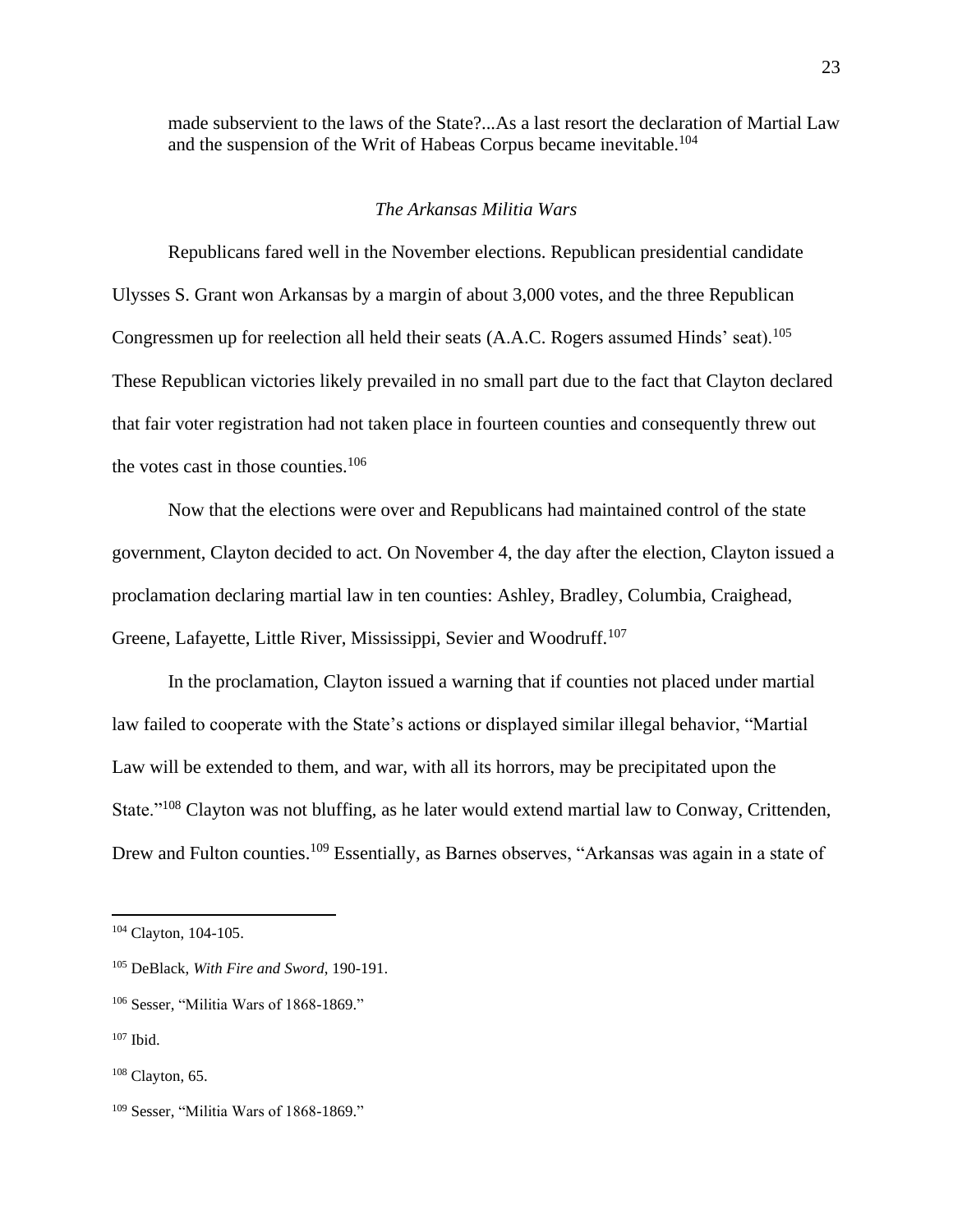war between the two sides that had fought it out earlier in the decade."<sup>110</sup> Except this time, instead of the calling the opposing forces Union soldiers and Confederate soldiers, it was militiamen against Klansmen.<sup>111</sup> The fighting that ensued between these forces came to be known as the Arkansas Militia Wars.

At the offset of the conflict, Clayton was unable to provide the assembled militiamen with proper arms or supplies. Many militiamen, therefore, brought their own guns and horses.<sup>112</sup> To meet the needs of the military force at large, the militia was authorized to commander the supplies deemed necessary for continued functioning from local residents. This would prove to be an incredibly unpopular policy amongst many Arkansians and led many to view the military actions of the state government as tyrannical and unnecessarily abusive. While the militiamen were instructed to distribute vouchers to those whose supplies were confiscated, in practice these vouchers were typically only honored for Republican citizens.<sup>113</sup>

Under the provisions of General Order No. 8, which was issued four days after Clayton's initial declaration of martial law, Arkansas was divided into four military districts. A military commander was assigned to each district (except for the northwest district) and was tasked with occupying the counties placed under martial law.<sup>114</sup> The militia troops were without standardized uniforms and therefore identified themselves by tying a piece of red cloth to their hats or

<sup>110</sup> Barnes, "'It Ain't Over Till It's Over,'" 183.

<sup>&</sup>lt;sup>111</sup> This is at least how Clayton portrayed the war. Others would dispute how often the militias engaged actual Klansmen, and how often they engaged with alarmed citizens.

<sup>112</sup> Clayton, 111.

<sup>113</sup> DeBlack, *With Fire and Sword*, 192.

 $114$  Trelease, 161.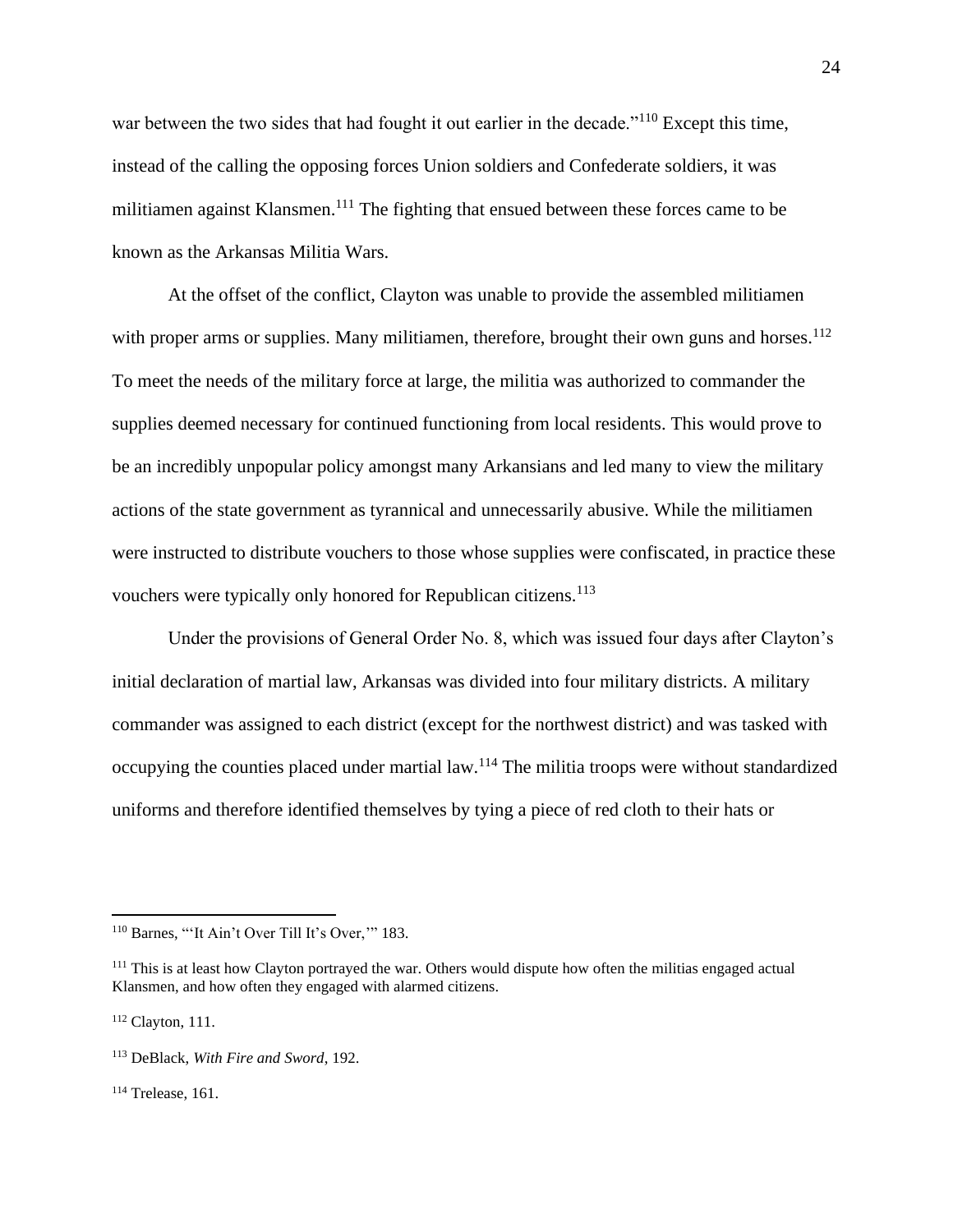sometimes left arms.<sup>115</sup> In total, about 2,000 men fought for the state in the Militia Wars. Most of these men were White Unionists from the north and west and freedmen from the south and east. Companies were typically segregated by race.<sup>116</sup>

## *Southwestern District*

Robert F. Catterson was placed in charge of the southwestern district. Catterson served as a brigadier general for Union army and was a state legislator at the time martial law was declared. Catterson and his 360 mounted White men militiamen were the first in the state to take the field, as they assembled on November 13 in Murfreesboro.<sup>117</sup> Before Catterson arrived, one of his subordinates, Major Josiah Demby, was notified that there was a supply of arms being stored at Centre Point. Demby promptly responded by dispatching a militia company of one hundred Black men to Centre Point with instructions to seize the weapons.<sup>118</sup> The militiamen proceeded to search the town and seize weapons, ammunition, horses and other supplies they found.<sup>119</sup> According to a local resident, after a store merchant refused to allow the militiamen into his store to search for weapons, the militiamen "broke open the doors and completely gutted the store, taking away saddles, bridles and everything else they wanted."<sup>120</sup> Additionally, the

<sup>115</sup> Barnes, "'It Ain't Over Till It's Over,'" 186; DeBlack, *With Fire and Sword*, 192.

<sup>116</sup> Trelease, 161.

<sup>117</sup> DeBlack, *With Fire and Sword*, 192.

<sup>118</sup> Barnes, "'It Ain't Over Till It's Over,'" 186; DeBlack, *With Fire and Sword*, 192.

 $119$  Trelease, 161.

<sup>120</sup> DeBlack, *With Fire and Sword*, 192.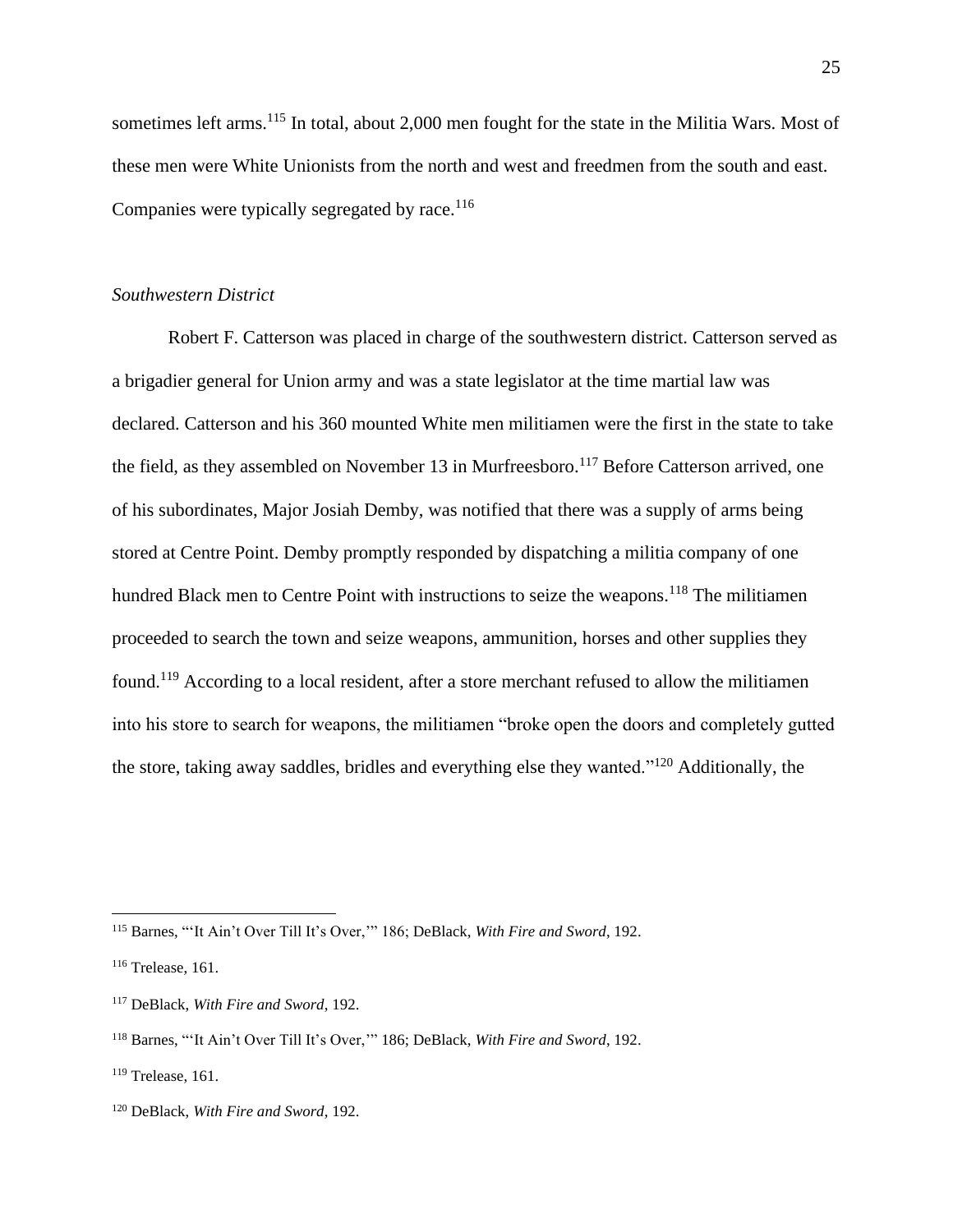militia held a number of residents under armed guard in a nearby field as the search was conducted.<sup>121</sup>

After hearing that a large crowd of angry citizens from adjacent areas were gathering outside the town, the militia company began to retreat back to Murfreesboro while Catterson took the rest of his men and headed towards Centre Point. Moreover, residents claimed that they had not been informed of the state of martial law that existed, and instead insisted that they were responding to reports of "lawless marauders." Regardless, Catterson and the Black company regrouped about seven miles outside of Centre Point and soon encountered the civilian force on the outskirts of town. Barnes identifies this civilian army as "a large force of Klansmen and their supporters," and the violence that ensued as "rural Arkansas's equivalent of urban warfare as the two sides fought their way through buildings in Centre Point, ending with the militia routing the opposition." $122$  One militiaman and eight local residents were killed in the battle.<sup>123</sup>

After winning the Battle of Centre Point, Catterson and his men searched the town again. In a building where a sniper had been firing during the conflict, the militia found a "den of the Ku Klux Klan, with their disguises hanging about the walls, and with a Confederate Flag spread over the altar where candidates knelt and took their prescribed oaths."<sup>124</sup> In a trap door above the Klan den, the militiamen found several men hiding, including a former Confederate major and a Democratic state auditor. In total the militia captured sixty prisoners in Center Point, with some being sent to Little Rock for trial.<sup>125</sup>

<sup>&</sup>lt;sup>121</sup> Barnes, "'It Ain't Over Till It's Over," 186.

 $122$  Ibid.

<sup>123</sup> DeBlack, *With Fire and Sword*, 192.

<sup>124</sup> Clayton, 112.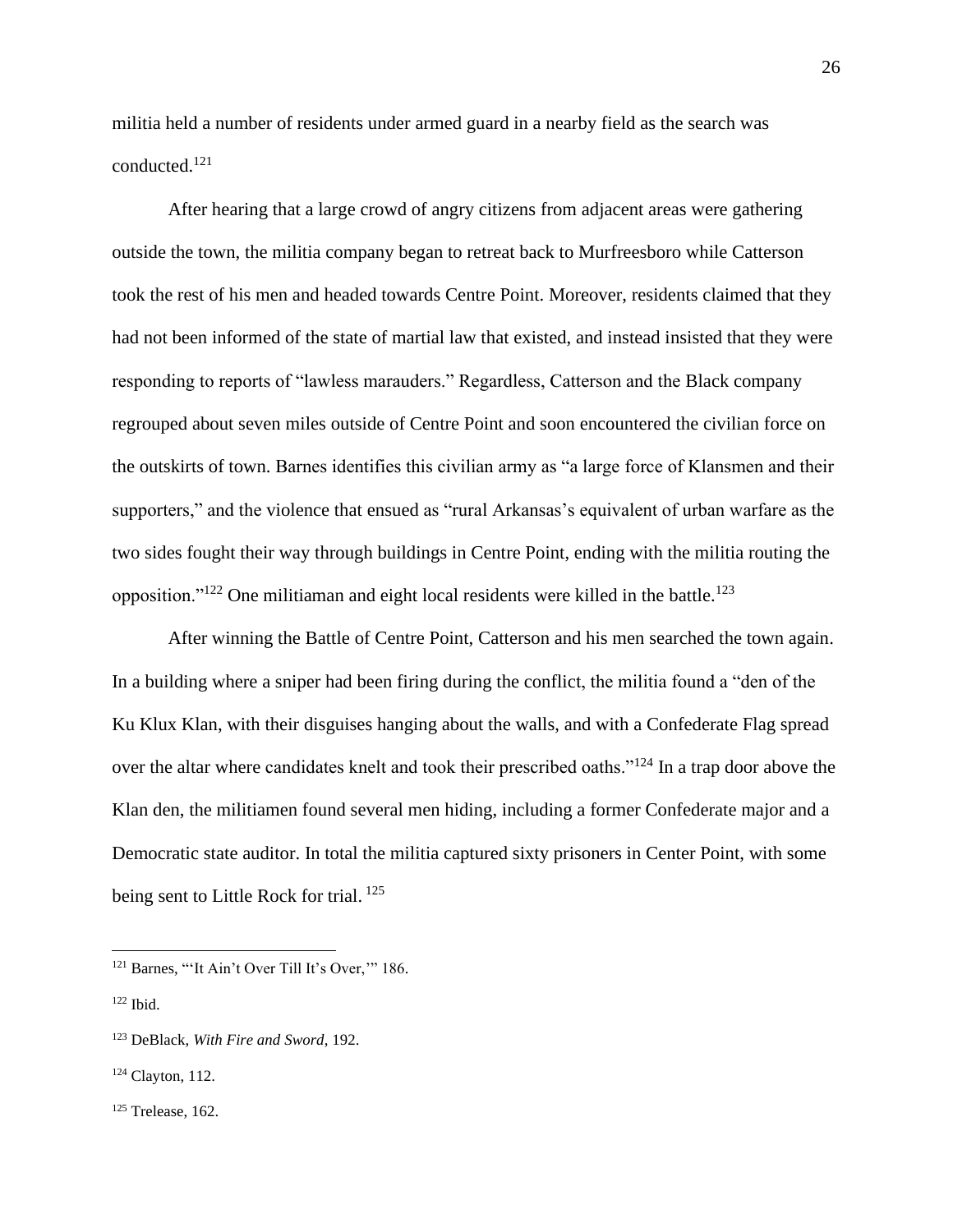From Centre Point, Catterson proceeded to move through several other counties in the district with orders to "select the worst" for arrest and quell the guerilla forces. Two people were hanged in Little River County and seventeen others were arrested and held for trial. All seventeen were released after martial law was lifted.<sup>126</sup> The militia apprehended one of the members of the Cullen Baker gang who had participated in the October attack on the assistant U.S. assessor, Freedmen's Bureau agent, and freedmen. The gang member was tried, convicted and publicly executed in quick succession. It is thought that Baker himself was at the Battle of Centre Point and had eluded the militia's search. Clayton issued a \$1,000 bounty for Baker, dead or alive. Baker was eventually killed by a posse of local citizens in Miller County on January 6, 1869.<sup>127</sup>

Reports indicate that Catterson's militiamen engaged in abusive and criminal behavior throughout their campaign. One of the most notorious incidents occurred in Sevier County, where a Black militiaman raped a White woman while four other militiamen raided her home. Catterson promptly had the rapist executed by firing squad and the robbers dishonorably discharged. While the militia continued their practice of seizing supplies from local citizens, Catterson insisted that some of the incidents his men were blamed for were actually perpetrated by desperado gangs who were not affiliated with the state militia. Catterson authorized citizens to "shoot such men on sight." Catterson's militia was also charged with torturing prisoners for confessions as well as local citizens. In their pursuit for mules in Little Rock County, the

<sup>126</sup> Trelease, 162-163.

<sup>127</sup> DeBlack, *With Fire and Sword*, 193-194.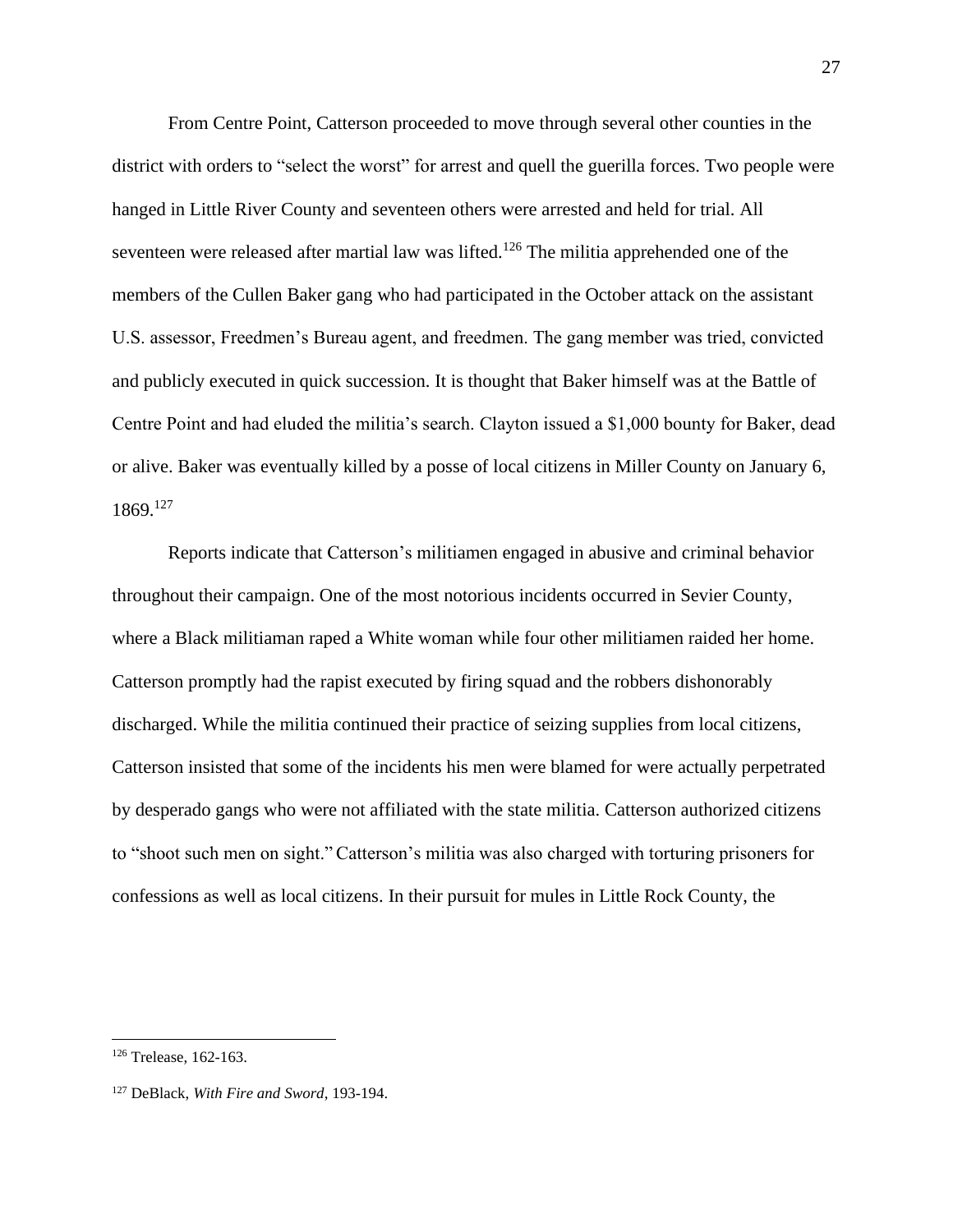militiamen were accused of hanging an elderly White farmer with a trace chain and choking an eleven-year-old boy nearly to death.<sup>128</sup>

Through all of these actions, Trelease concludes that the, "Conservatives in that region were more fearful of the militia than of the Ku Klux criminals they had earlier supported or condoned." Citizens began traveling to Little Rock to entreat Clayton to lift martial law in the region. Deciding that Catterson had succeeded in rooting out the Klan insurgents, Clayton lifted martial law in all areas of the southwestern region by February 1869. <sup>129</sup>

## *Southeastern District*

Colonel Samuel W. Mallory was placed in charge of the southeastern district. Born in New York, Mallory served as a captain in the Fifteenth Indiana Cavalry and moved to Arkansas during the Civil War. In Arkansas, Mallory become a leading advocate for freedmen. With three companies of Black militiamen raised in Little Rock and Pine Bluff, Mallory and his men arrived in Monticello on November 30.<sup>130</sup> Despite facing no armed opposition, a few militiamen engaged in "indiscriminate shooting" that yielded no casualties but nonetheless alarmed local residents. The following day, 200 concerned locals gathered and planned to disarm the Black militiamen. <sup>131</sup>

In early December, a bipartisan committee of four prominent citizens from Drew County met with Clayton to discuss ending the state of martial law in their county. Clayton recalled that "in the deliberations that followed I became very much impressed with the good faith of this

<sup>128</sup> DeBlack, *With Fire and Sword*, 193.

 $129$  Trelease, 163.

<sup>130</sup> DeBlack, *With Fire and Sword*, 195.

<sup>131</sup> Trelease, 163-164.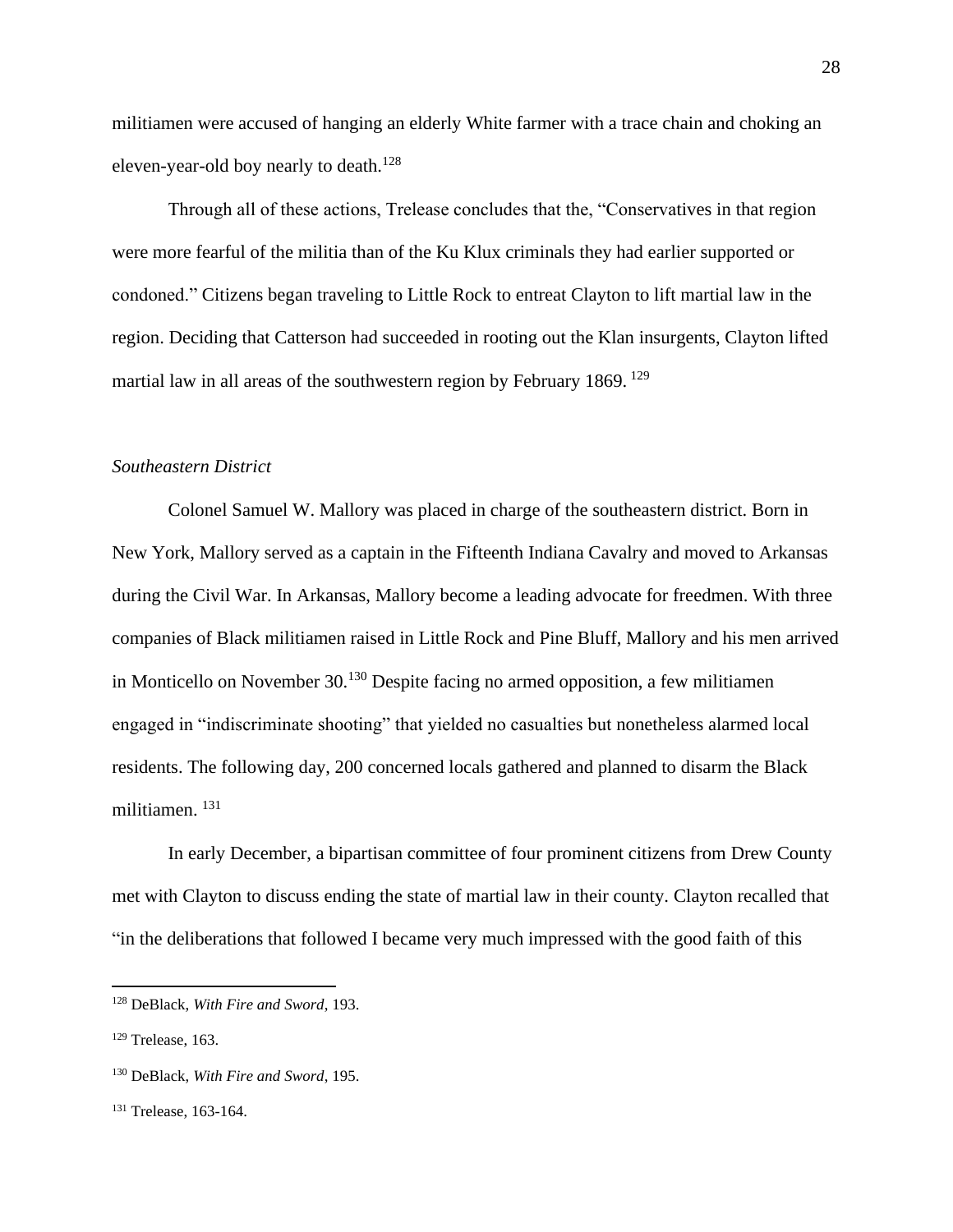Committee."<sup>132</sup> The committee proposed forming a non-partisan "home guard" that would restore civil authority and obey the military officer of their district. Clayton agreed, and the Black militia companies stationed in Monticello were dismissed. On their way home, several militiamen pillaged a number of homes.<sup>133</sup>

Around the same time, Catterson joined Mallory in Monticello and the militia began to conduct a series of arrests, including that over Stokely Morgan. Morgan was charged with participating in the double murder of Sheriff Dollar and Reeves that had taken place in October. Morgan was convicted by a military commission and executed. Clayton noted that, "the execution of Morgan had a very salutary effect, resulting immediately in the flight from the State of thirteen desperadoes from the County of Drew, who were never permitted to return."<sup>134</sup> Catterson and Mallory returned to Little Rock in early January 1869 and were met with a military parade. Martial law was lifted in the southeastern district on February 6, 1869.

#### *Northwestern District*

There was never a military commander assigned to the northwestern district, and the only county in this district ever placed under martial law was Conway County. As the state militia become active in the southern region of the state, Klan raids resumed in the county.<sup>135</sup> On December 2, a Black man was killed outside Lewisburg and a Republican-owned hotel in the town was set on fire by six men in disguises. The fire spread and burned much of downtown

<sup>132</sup> Clayton, 116-117.

<sup>133</sup> DeBlack, *With Fire and Sword*, 195.

<sup>134</sup> Clayton, 117-118; Trelease, 164.

<sup>&</sup>lt;sup>135</sup> Trelease, 165.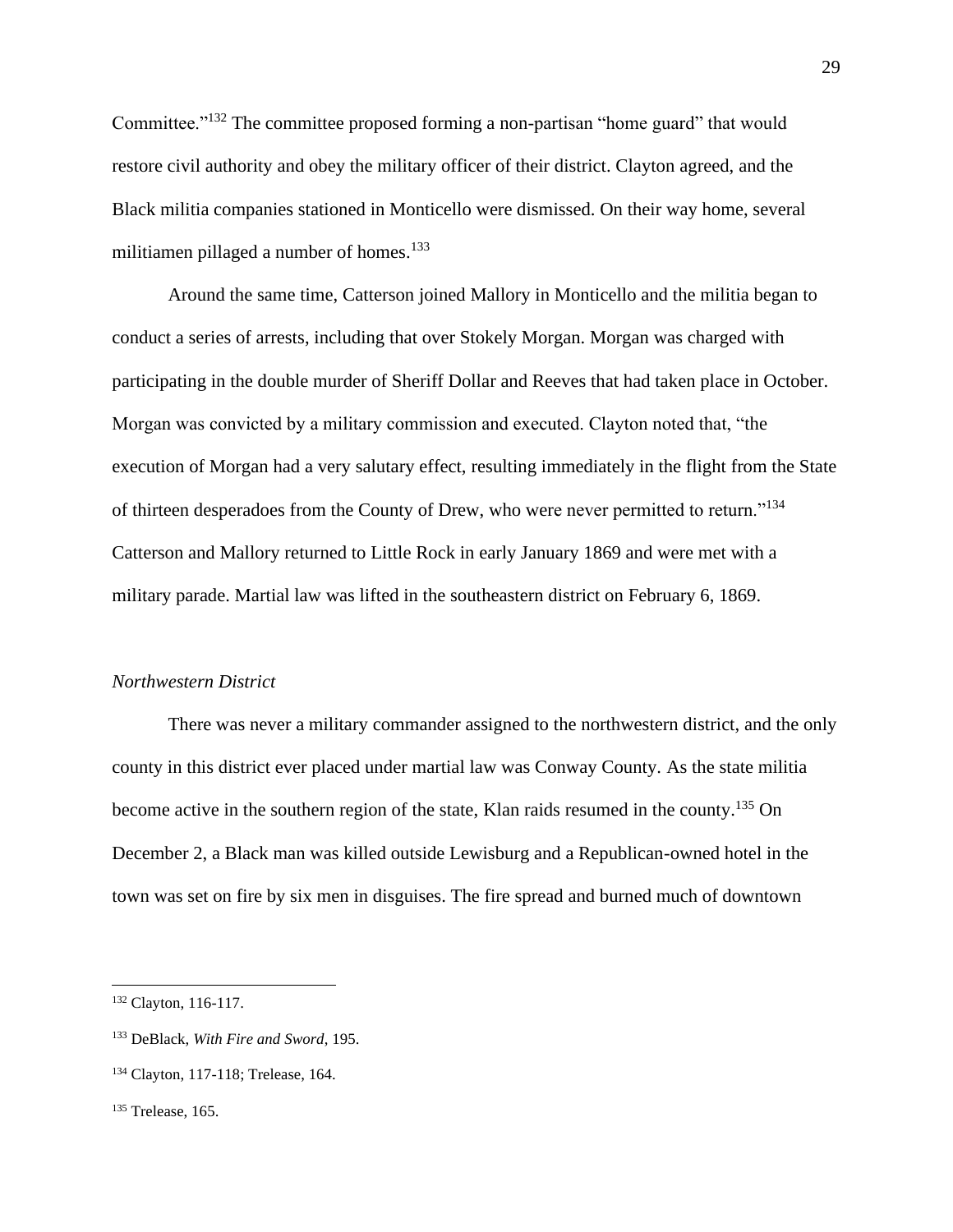Lewisburg. Republicans blamed local Klansmen for committing these crimes.<sup>136</sup> A local militia, directed by the county sheriff, quickly arrested three suspects. One of these suspects, Thomas Hooper, was shot and killed by the militia. A peace justice in the county wrote to Clayton, claiming that, "lawlessness, with all its horrors, reign supreme here…I do not try to maintain the authority and majesty of the law, for I am well convinced that at least half of the people here are of the Ku-Klux order."<sup>137</sup> In response to these developments, Clayton extended martial law to the county on December 8.

A Black militia company began to monitor Democratic areas of Lewisburg and were soon joined by three White militia companies. Another fire broke out on December 16 when a local merchant was killed and his shop set on fire. While Democrats immediately blamed the militia for setting this second fire, the commander of the Lewisburg militia wrote that not only had the militia not started the fire but had been trying to put the fire out. As had happened in Drew County, a committee of concerned citizens went to see Clayton and assure him that civil order would be restored. Clayton lifted martial law in the county on January 12, 1869.<sup>138</sup>

# *Northeastern District*

General D.P. Upham was placed in charge of the northeastern district. Clayton had actually wanted to placed Joseph Brooks, a prominent Republican and advocate for freedmen, in charge of this district, but Brooks declined and suggested Upham instead. DeBlack claims that, "Nowhere did the actions of the militia stir more controversy than in northeast Arkansas." <sup>139</sup>

<sup>136</sup> Clayton, 151-152.

<sup>137</sup> Trelease, 165.

<sup>138</sup> DeBlack, *With Fire and Sword*, 196.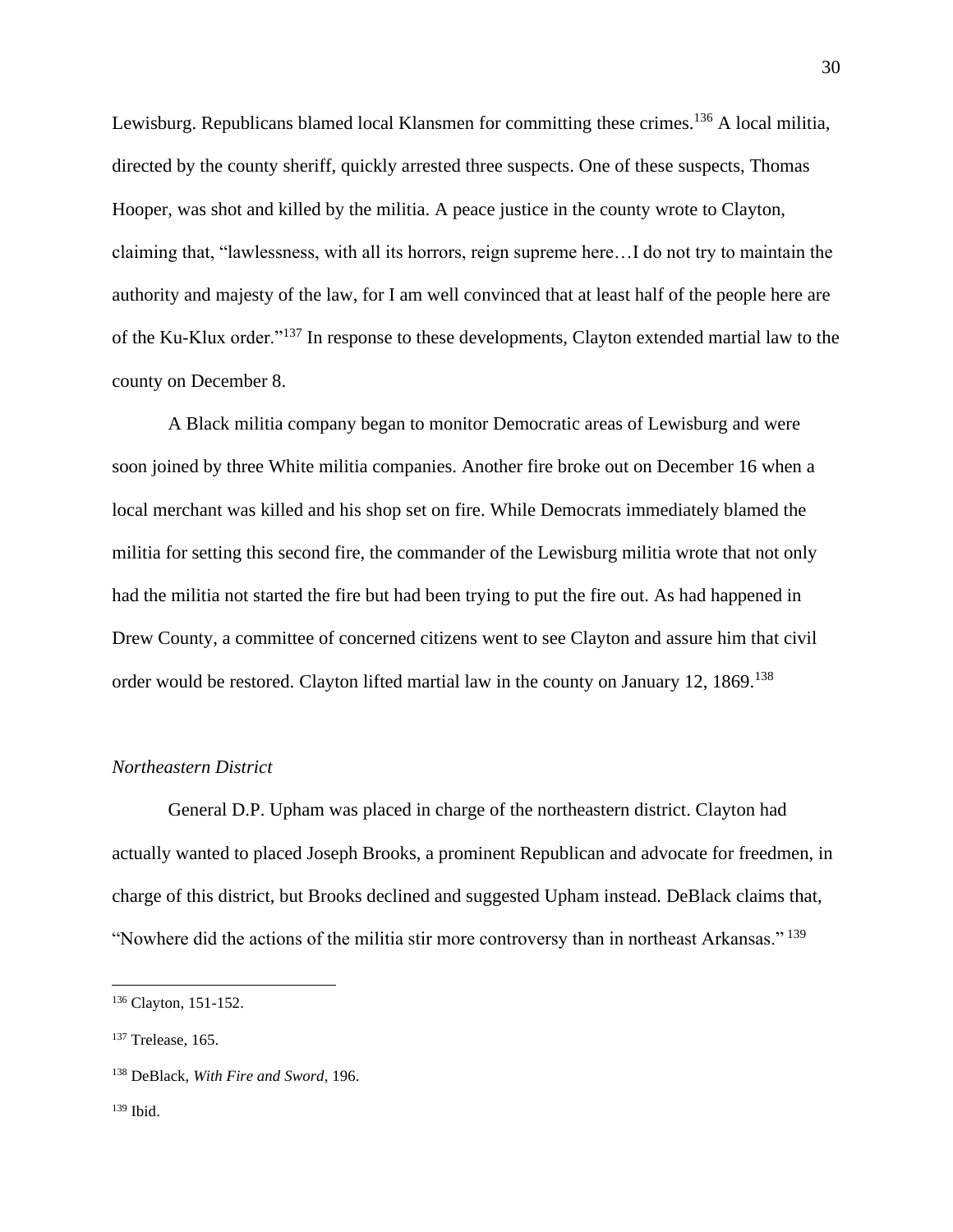Upham arrived in Augusta on December 8 with about one hundred "poorly armed white militiamen." Upon arrival, Upham and his men seized all the guns and ammunition they could find and, along with the required help of local citizens, began to put up breastwork defenses.<sup>140</sup> Citizens claimed that the militiamen raided the town, and Upham's actions verify these reports, as he arrested a group of soldiers for robbery and forced them to return the stolen items.<sup>141</sup> Adjutant General Keyes Danforth was sent to investigate the accusation of plundering and found that most of the complaints came from the confiscation of arms. Perhaps the worst conduct was that of Captain John Rosa, who made a practice of arresting citizens and only releasing them after receiving a ransom payment. Rosa himself was soon arrested for blackmail and sent to Little Rock to stand trial.<sup>142</sup>

Soon after Upham's arrival, a force of 200 men, led by A.C. Pickett, began mobilizing nearby.<sup>143</sup> In response, Upham took fifteen local citizens hostage and threatened to kill them and destroy the town if attacked.<sup>144</sup> Pickett and his men stood down, and Upham let most of the hostages go. Upham held on to a few who were wanted for previous crimes and proceeded to arrest several others in the town. Military commissions were held and several prisoners were executed. Soon after Pickett's force dispersed, another force assembled, comprised of men from surrounding counties. Upham dispatched his troops to attack and "quickly routed them."<sup>145</sup>

<sup>140</sup> Trelease, 166.

<sup>141</sup> DeBlack, *With Fire and Sword*, 196-197.

 $142$  Trelease, 166.

<sup>143</sup> DeBlack, *With Fire and Sword*, 196.

<sup>144</sup> Barnes, "'It Ain't Over Till It's Over,'" 187-188.

<sup>&</sup>lt;sup>145</sup> Trelease, 166.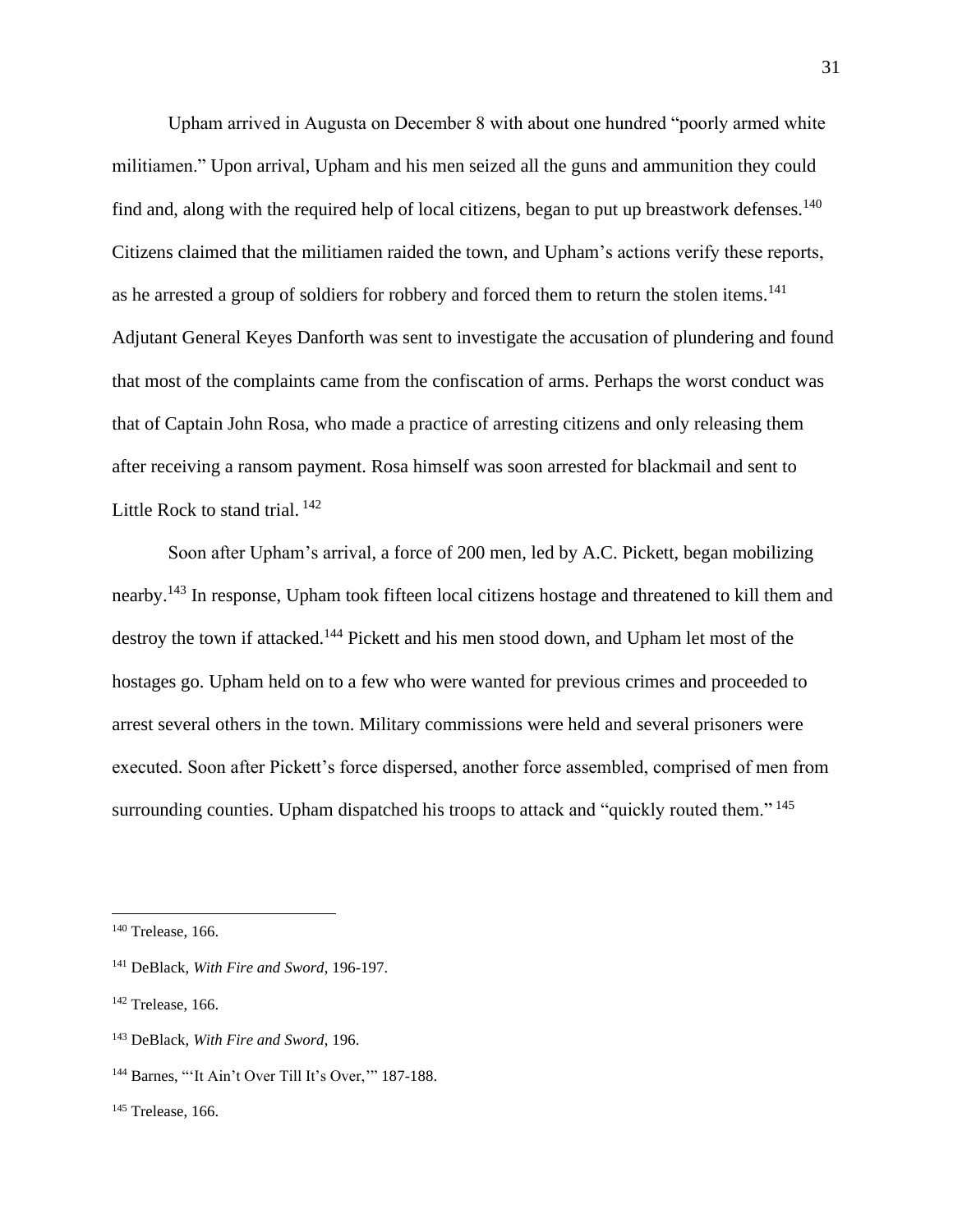Clayton lifted martial law in Woodruff County soon after on December 16. <sup>146</sup>

Around the same time that martial law was lifted in Woodruff County, it was extended to Crittenden County, which would be the last county in the state to have martial law lifted. A federal officer reported that the Klan had several hundred members in the county and was executing "a reign of terror, intimidation, and murder."<sup>147</sup> Colonel James Watson was placed in charge of the militia force in Crittenden County. Under the direction of Upham and with a company of Black militiamen, Watson headed out from his base in Helena on Christmas Eve. On Christmas night, the militia camped out in the woods near Madison, where it snowed six inches. The poorly equipped men endured, "much suffering" that night, but continued on and regrouped with three other companies of Black militiamen a few days later outside of Marion, the county seat. $148$ 

Watson had about 400 men under his command at this point, many of whom were Union veterans and considered "the best troops in the state service."<sup>149</sup> First, he sent a small cavalry detachment into Marion and they caught the Klansmen unprepared and made several quick arrests. Then Watson marched the rest of the militia into town, established a headquarters at the county jail, and began fortifying defenses.<sup>150</sup> Klansmen from both Arkansas and Memphis began raiding the militia headquarters at night. After failing to penetrate the militia's defenses, the

<sup>146</sup> Clayton, 125.

<sup>147</sup> DeBlack, *With Fire and Sword*, 197.

<sup>148</sup> Clayton, 126-127.

<sup>149</sup> Trelease, 168.

<sup>150</sup> DeBlack, *With Fire and Sword*, 198.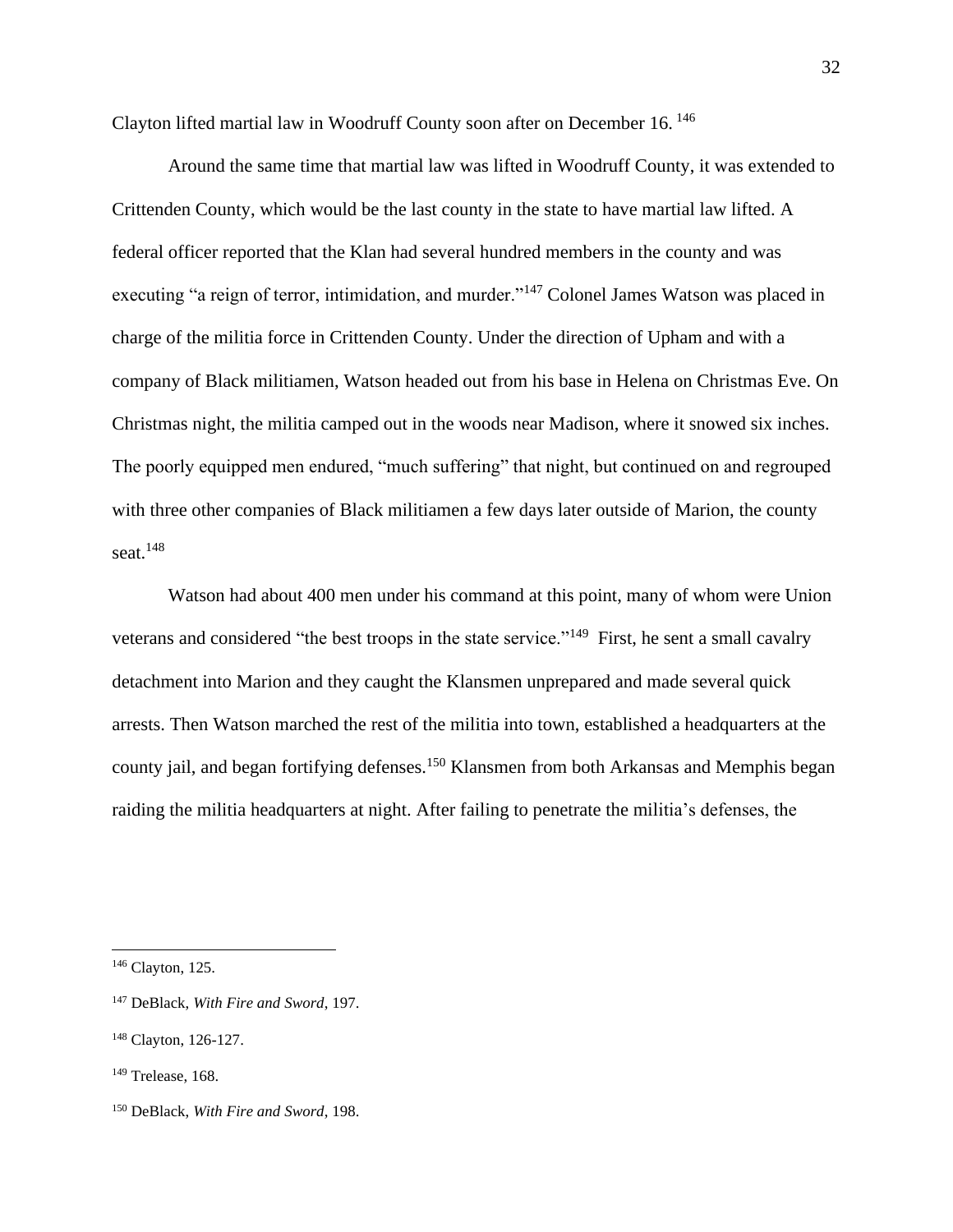Klansmen laid siege and trapped the men inside the military outpost. Fortunately for the militia, six companies of cavalry led by Monks arrived from Missouri and broke the siege.<sup>151</sup>

Local residents accused both the Missourians and the state militia of plundering and abuse. Four Black militiamen under Watson's command raped two White women and were promptly court marshalled, convicted, and executed. This case gained national attention. Another militiaman was convicted and executed for robbing and killing a local resident. <sup>152</sup> In addition, several Klansmen that had been arrested were killed while under the custody of Watson's militia. Watson claimed that the men had died while trying to escape, but nonetheless this incident sparked further outrage from many.<sup>153</sup> Martial law in Crittenden County on March 21, 1869, thus ending the Arkansas Militia Wars.<sup>154</sup>

<sup>151</sup> DeBlack, *With Fire and Sword*, 198.

<sup>152</sup> DeBlack, *With Fire and Sword*, 198; Trelease, 168.

<sup>153</sup> Trelease, 169.

<sup>154</sup> DeBlack, *With Fire and Sword*, 199.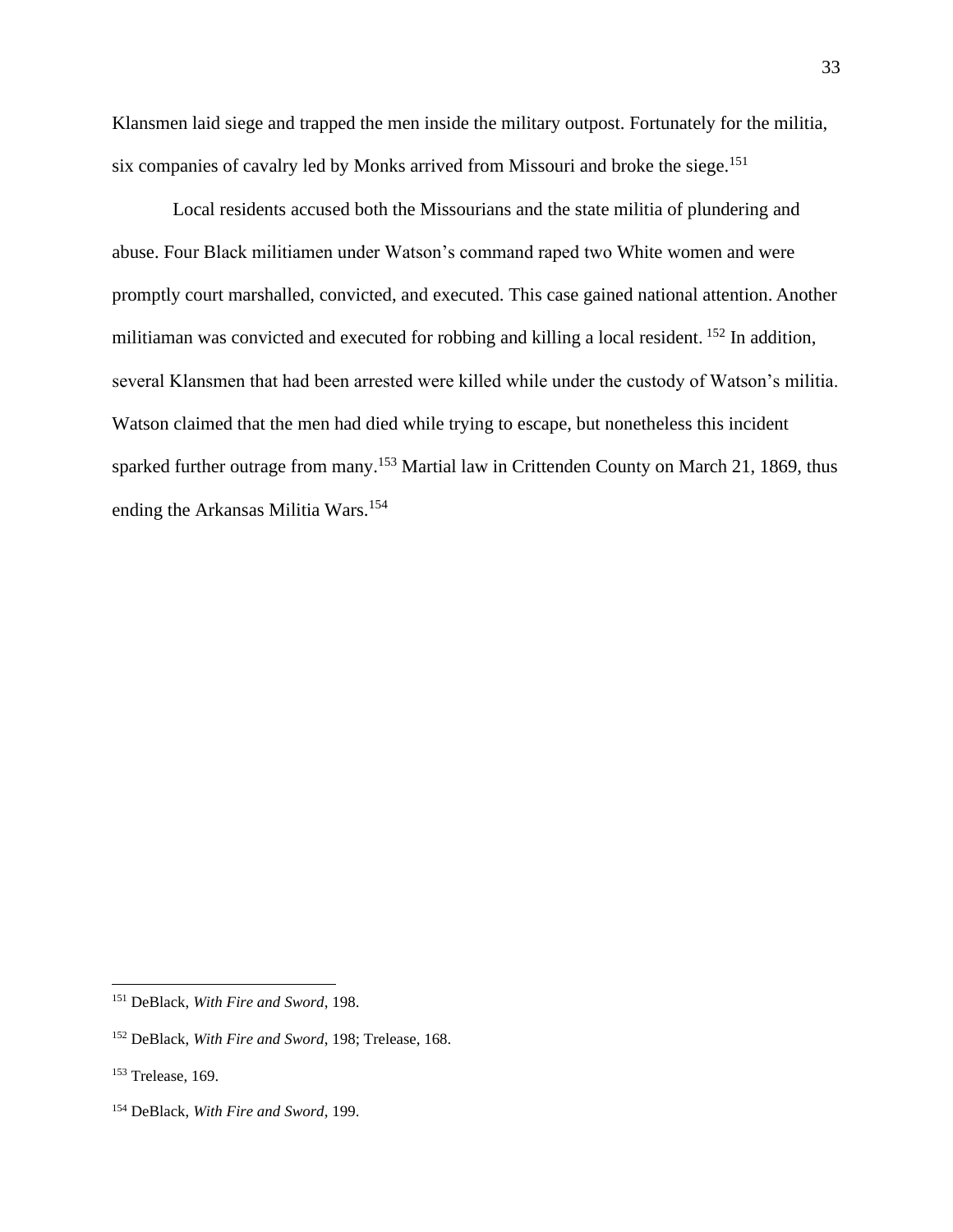### **Section C: Conclusion**

Arkansas was a dangerous place to be during the Militia Wars of 1868-1869. Republicans, Unionists, and African Americans all faced violent persecution from the Arkansas Klan or Klan-like actors, and ex-Confederates, Democrats, and even local residents not active in politics were made to the fear the wrath of the state militia. As stated earlier, the developments of this period failed to make a lasting impact, except for instilling even more passionate feelings of hostility and divisiveness amongst Arkansians.

The key issue that provoked this violence was the passage of the Military Reconstruction Acts in 1867 and the inauguration of the era of Congressional Reconstruction. These acts were impactful primarily because they forced Arkansas to recognize Black citizenship and Black voting rights for the first time in its history, and this became the main catalyst for the violent uprising that occurred. Both Confederate disenfranchisement and Republican political rule strongly contributed to the frustrations, but both had existed earlier in Arkansas' Reconstruction and, while unpopular at the time, they did not provoke the level of domestic terrorism that arose when the Fourteenth Amendment was adopted. Additionally, many Southerners simply refused to accept the Confederate army's loss in the Civil War and were prepared to use violence to resist any political repercussions that came with the Confederate military defeat. Therefore, the blame for this violence ought to be placed first on the Arkansians who refused to allow the freed slaves to transition from slaves to citizens peacefully.

While Clayton was justified in declaring martial law when he did, his goals of creating a lasting peace were only effectively accomplished in the short term. In the long term, Clayton's actions did little to change Arkansas Reconstruction. Nonetheless, it is commendable that Clayton did what he could when he did to protect the rights of Black Arkansians, prosecute the

34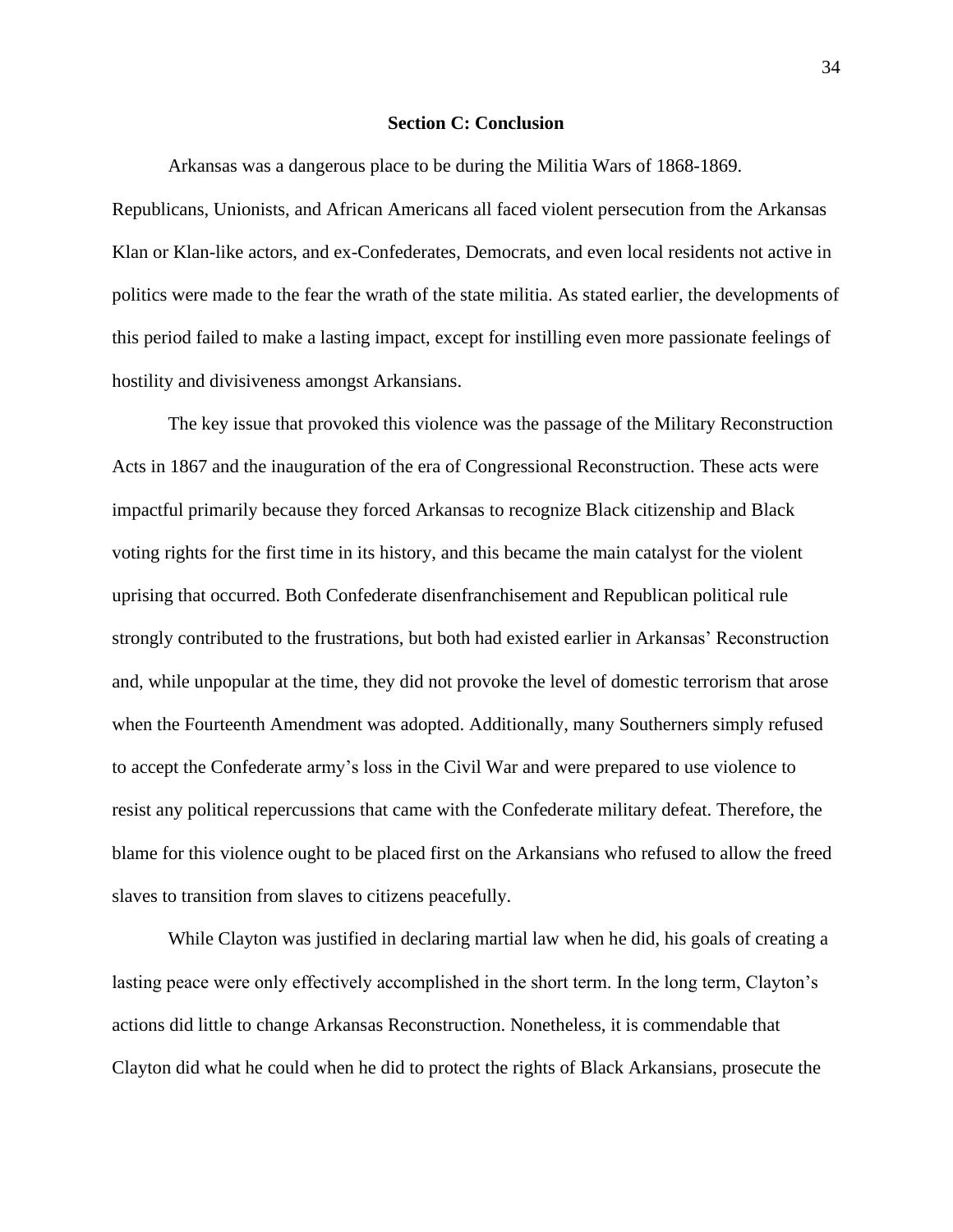terrorism perpetrated by the Klan, and restore law and order. However, the conduct of the militia was often deplorable and sometimes worsened the state of social conditions in Arkansas. It appears discipline was adequately administered to militiamen who engaged in criminal activity, and therefore there was a restraint and real interest in keeping the militia campaigns accountable. But nonetheless, the abuses were so common and so widespread throughout the state that the militia campaigns must be criticized for their overall lack of professionalism.

There is no easy answer to be given for how Reconstruction should have been handled; and the same applies for the Arkansas Militia Wars. In retrospect, students of this conflict, however, should note the bravery of the African Americans who sacrificed their lives attempting to assert the rights their government told them they had. The Black struggle to assert legal protection and social equality after manumission would prove to be a major issue in the American South that no two-year militia conflict in Arkansas could effectively solve.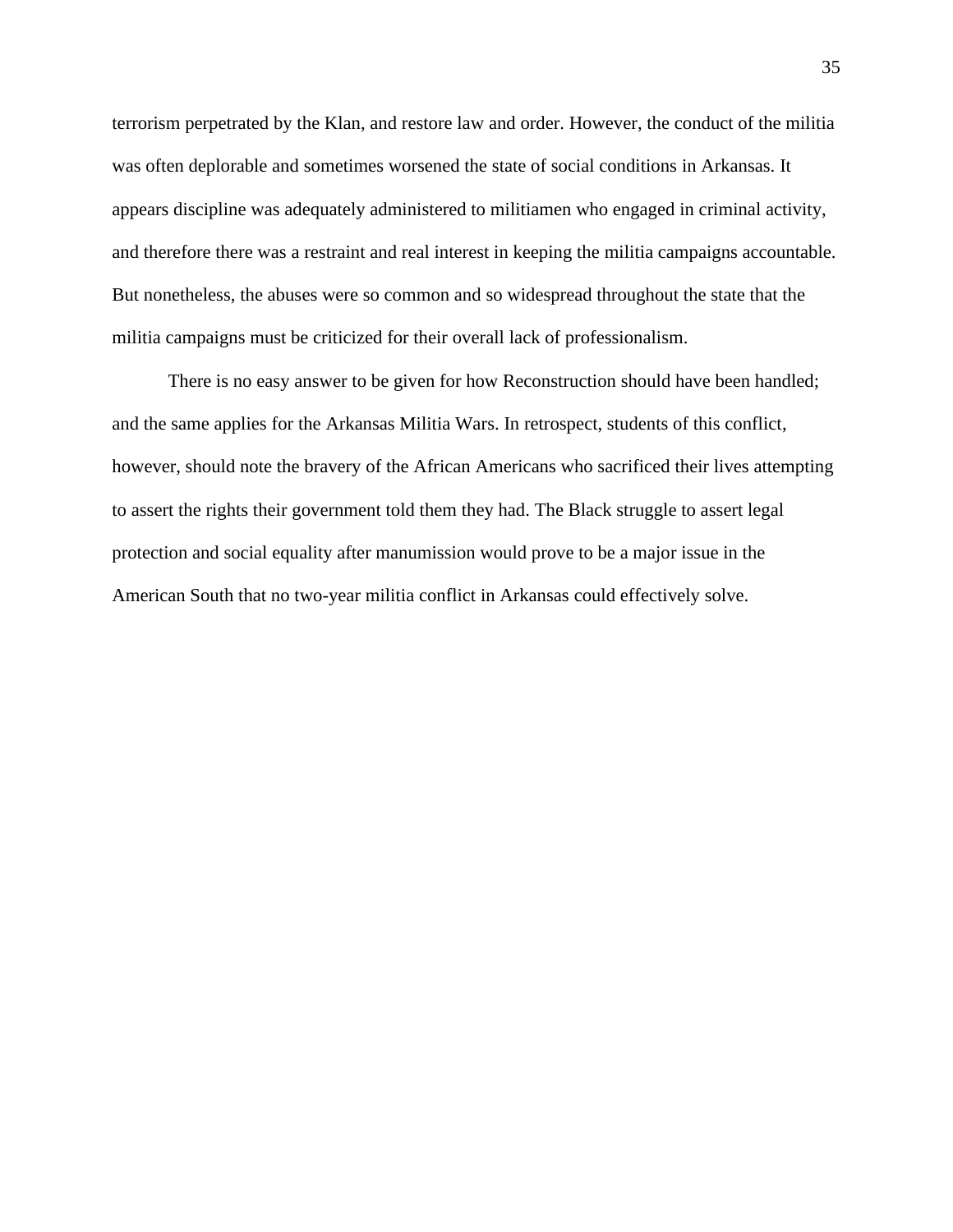#### **Bibliography**

- Barnes, Kenneth C. "'It Ain't Over Till It's Over': Political Violence in Reconstruction Arkansas." In *A Confused and Confusing Affair*, edited by Mark C. Christ, 171-206. Little Rock: Butler Books Center, 2018.
- Barth, Jay. "An (Un)Exceptional Moment: The Politics of Reconstruction-Era Arkansas." In *A Confused and Confusing Affair*, edited by Mark C. Christ, 63-85. Little Rock: Butler Books Center, 2018.
- Blevins, Brooks. "Reconstruction in the Ozarks: Simpson Mason, William Monks, and the War That Refused to End." *The Arkansas Historical Quarterly* 77, no. 3 (2018): 175–207.
- Christ, Mark K, ed. *A Confused and Confusing Affair: Arkansas and Reconstruction*. Little Rock, Arkansas: Butler Center Books, a division of the Butler Center for Arkansas Studies at the Central Arkansas Library System, 2018.
- Clayton, Powell. *The Aftermath of the Civil War, in Arkansas*. New York: Negro Universities Press, 1969.
- Darrow, William B. "The Killing of Congressman James Hinds." *The Arkansas Historical Quarterly* 74, no. 1 (2015): 18–55.
- DeBlack Thomas A. "Civil War through Reconstruction, 1861 through 1874." *Encyclopedia of Arkansas*, https://encyclopediaofarkansas.net/entries/civil-war-through-reconstruction-1861-through-1874-388/.
	- ———. *With Fire and Sword: Arkansas, 1861-1874*. Histories of Arkansas. Fayetteville: University of Arkansas Press, 2003.
- Dougan, Michael B. "Isaac Murphy (1799-1882)," *Encyclopedia of Arkansas*, https://encyclopediaofarkansas.net/entries/isaac-murphy-116/.
- Foner, Eric. *Reconstruction: America's Unfinished Revolution, 1863-1877*. First Perennial Library ed. The New American Nation Series. New York: Harper & amp; Row, 1989.
- Horn, Stanley F. *Invisible Empire: The Story of the Ku Klux Klan, 1866-1871*. 2D ed. enl ed. Patterson Smith Reprint Series in Criminology, Law Enforcement, and Social Problems; Kessinger Legacy Reprint, Publication No. 81. Montclair, N.J: Patterson Smith, 1969.
- Moneyhon, Carl H. "Powell Clayton (1833-1914)." *Encyclopedia of Arkansas*, https://encyclopediaofarkansas.net/entries/powell-clayton-94/.
- ———. "The Complex Character of Post-Civil War Reconstruction, 1863-1877." In *A Confused and Confusing Affair*, edited by Mark C. Christ, 15-61. Little Rock: Butler Books Center, 2018.